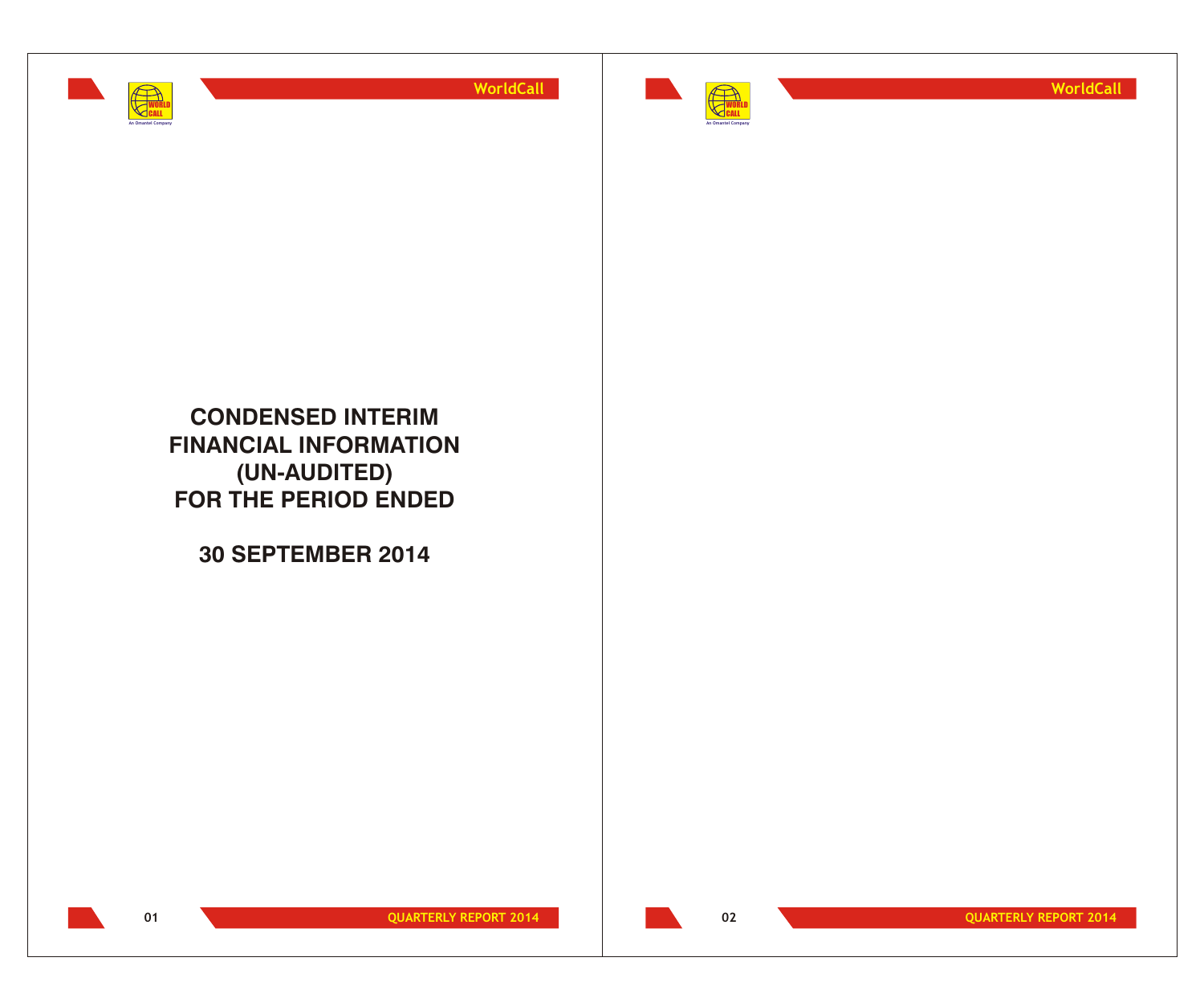

**WorldCall**

# **VISION**

WORLD CALL **An Omantel Company**

> We at Worldcall are committed to achieving dynamic growth and service excellence by being at the cutting edge of technological innovation. We strive to consistently meet and surpass customers', employees' and stake-holders' expectations by offering state-of-the-art telecom solutions with national & international footprints. We feel pride in making efforts to position Worldcall and Pakistan in the forefront of international arena.

# **MISSION STATEMENT**

In the telecom market of Pakistan, Worldcall to have an overwhelming impact on the basis of following benchmarks:

- Create new standards of product offering in basic and value added telephony by being more cost effective, easily accessible and dependable. Thus ensuring real value for money to all segments of market.
- Be a leader within indigenous operators in terms of market share, gross revenues and ARPU within five years and maintain the same positioning thereafter.
- Achieve utmost customer satisfaction by setting up high standards of technical quality and service delivery.
- Ensuring the most profitable and sustainable patterns of ROI (Return on Investment) for the stake-holders.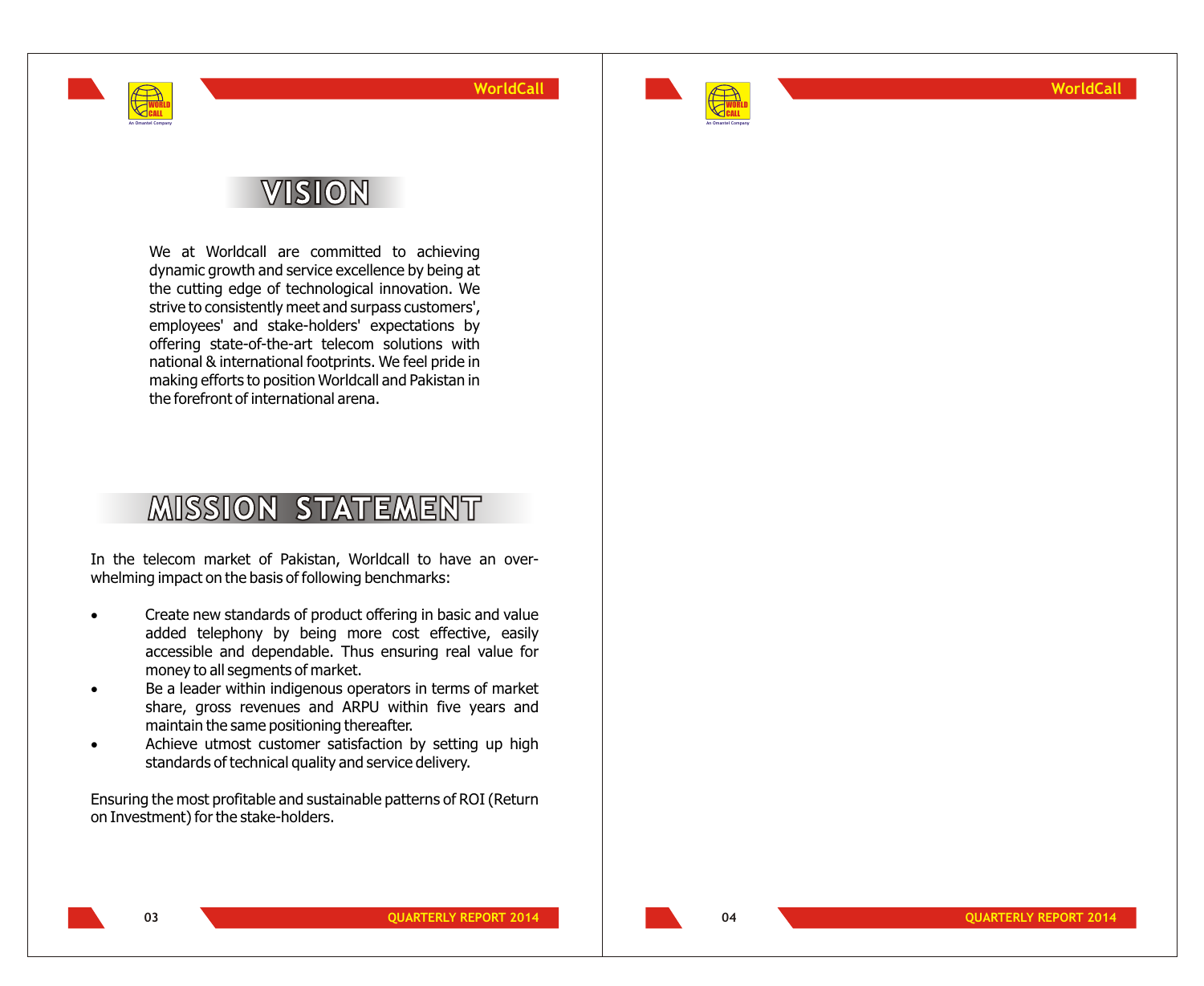# **An Omantel Company**

WORLD CALL

**WorldCall**



**WorldCall**

# Contents

*Page Seven*

Company information

*Page Nine*

Directors' review

*Page Ten*

Condensed interim balance sheet

*Page Eleven*

Condensed interim profit & loss account

*Page Twelve*

Condensed interim statement of comprehensive income

# *Page Thirteen*

Condensed interim cash flow statement

# *Page Fourteen*

Condensed interim statement of changes in equity

# *Page Fifteen*

Notes to the condensed interim financial information

# *Page Twenty Five*

Condensed consolidated interim financial information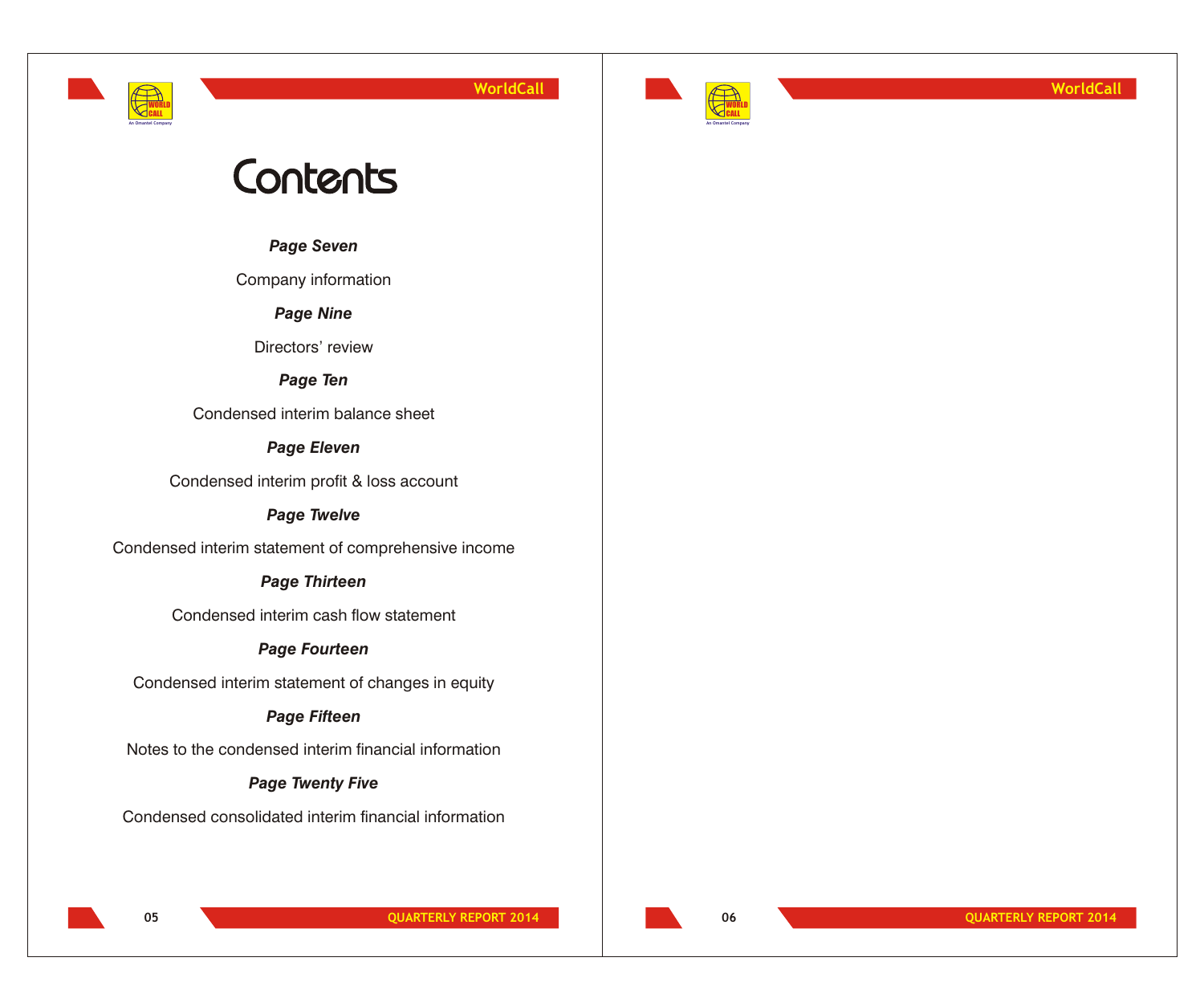



## **WorldCall**

|                                                       | <b>COMPANY INFORMATION</b>                                                                                                                                                                                                                      | <b>Bankers (In Alphabetic Order)</b>                                                | <b>Allied Bank Limited</b><br>Askari Bank Limited<br><b>Bank Al Habib Limited</b>                                                                                                                                                        |
|-------------------------------------------------------|-------------------------------------------------------------------------------------------------------------------------------------------------------------------------------------------------------------------------------------------------|-------------------------------------------------------------------------------------|------------------------------------------------------------------------------------------------------------------------------------------------------------------------------------------------------------------------------------------|
| Chairman                                              | Mehdi Mohammed Al Abduwani                                                                                                                                                                                                                      |                                                                                     | Barclays Bank Plc Pakistan<br>Deutsche Bank AG                                                                                                                                                                                           |
| <b>Chief Executive Officer</b>                        | Babar Ali Syed                                                                                                                                                                                                                                  |                                                                                     | Faysal Bank Limited<br>Habib Bank Limited                                                                                                                                                                                                |
| Board of Directors (In Alphabetic order)              | Mr. Aimen Bin Ahmed Al Hosni<br>Mr. Asadullah Khawaja<br>Mr. Mehdi Mohammed Al Abduwani (Chairman)<br>Mr. Samy Ahmed Abdulgadir Al Ghassany<br>Mr. Sohail Qadir<br>Dr. Syed Salman Ali Shah<br>Mr. Talal Said Marhoon Al Mamari (Vice Chairman) |                                                                                     | Habib Metropolitan Bank Limited<br><b>HSBC Bank Middle East Limited</b><br>IGI Investment Bank Limited<br><b>JS Bank Limited</b><br><b>KASB Bank Limited</b><br><b>MCB Bank Limited</b><br>National Bank of Pakistan<br>NIB Bank Limited |
| <b>Chief Financial Officer</b>                        | Mr. Muhammad Murtaza Raza                                                                                                                                                                                                                       |                                                                                     | Pak Oman Investment Co. Limited<br>Soneri Bank Limited                                                                                                                                                                                   |
| <b>Executive Committee</b>                            | Mr. Mehdi Mohammed Al Abduwani<br>Mr. Talal Said Marhoon Al Mamari<br>Mr. Aimen Bin Ahmed Al Hosni<br>Mr. Sohail Qadir<br>Mr. Babar Ali Syed (Chief Executive Officer)                                                                          |                                                                                     | Standard Chartered Bank (Pakistan) Limited<br><b>Summit Bank Limited</b><br>Tameer Microfinance Bank Limited<br>The Bank of Punjab<br><b>United Bank Limited</b>                                                                         |
| <b>Audit Committee</b>                                | Mr. Talal Said Marhoon Al Mamari (Chairman)<br>Mr. Asadullah Khawaja (Vice Chairman)<br>Mr. Aimen Bin Ahmed Al Hosni (Member)<br>Dr. Syed Salman Ali Shah (Member)<br>Mr. Mirghani Hamza Al-Madani (Secretary)                                  | <b>Registrar and Shares Transfer Office</b><br><b>Registered Office/Head Office</b> | THK Associates (Pvt.) Limited<br>2nd Floor, State Life Building No.3,<br>Dr. Zia-ud-Din Ahmed Road, Karachi.<br>Tel: (021) 111-000-322<br>67-A, C/III, Gulberg-III,                                                                      |
| <b>Human Resource &amp; Remuneration</b><br>Committee | Mr. Samy Ahmed Abdul Qadir Al Ghassany<br>Mr. Aimen Bin Ahmed Al Hosni<br>Mr. Sohail Qadir<br>Mr. Talal Said Marhoon Al Mamari                                                                                                                  | Webpage                                                                             | Lahore, Pakistan<br>Tel: (042) 3587 2633-38<br>Fax: (042) 3575 5231<br>www.worldcall.com.pk                                                                                                                                              |
| <b>Chief Internal Auditor</b>                         | Mr. Mirghani Hamza Al-Madani                                                                                                                                                                                                                    |                                                                                     |                                                                                                                                                                                                                                          |
| <b>Company Secretary</b>                              | Mr. Saud Mansoor Mohammed Al Mazrooei                                                                                                                                                                                                           |                                                                                     |                                                                                                                                                                                                                                          |
| <b>Auditors</b>                                       | A.F. Ferguson & Co.<br><b>Chartered Accountants</b>                                                                                                                                                                                             |                                                                                     |                                                                                                                                                                                                                                          |
| <b>Legal Advisers</b>                                 | M/s Miankot & Co.<br>Barristers, Advocates &<br>Corporate Legal Consultant                                                                                                                                                                      |                                                                                     |                                                                                                                                                                                                                                          |

**08**

**07 QUARTERLY REPORT 2014 QUARTERLY REPORT 2014 QUARTERLY REPORT 2014**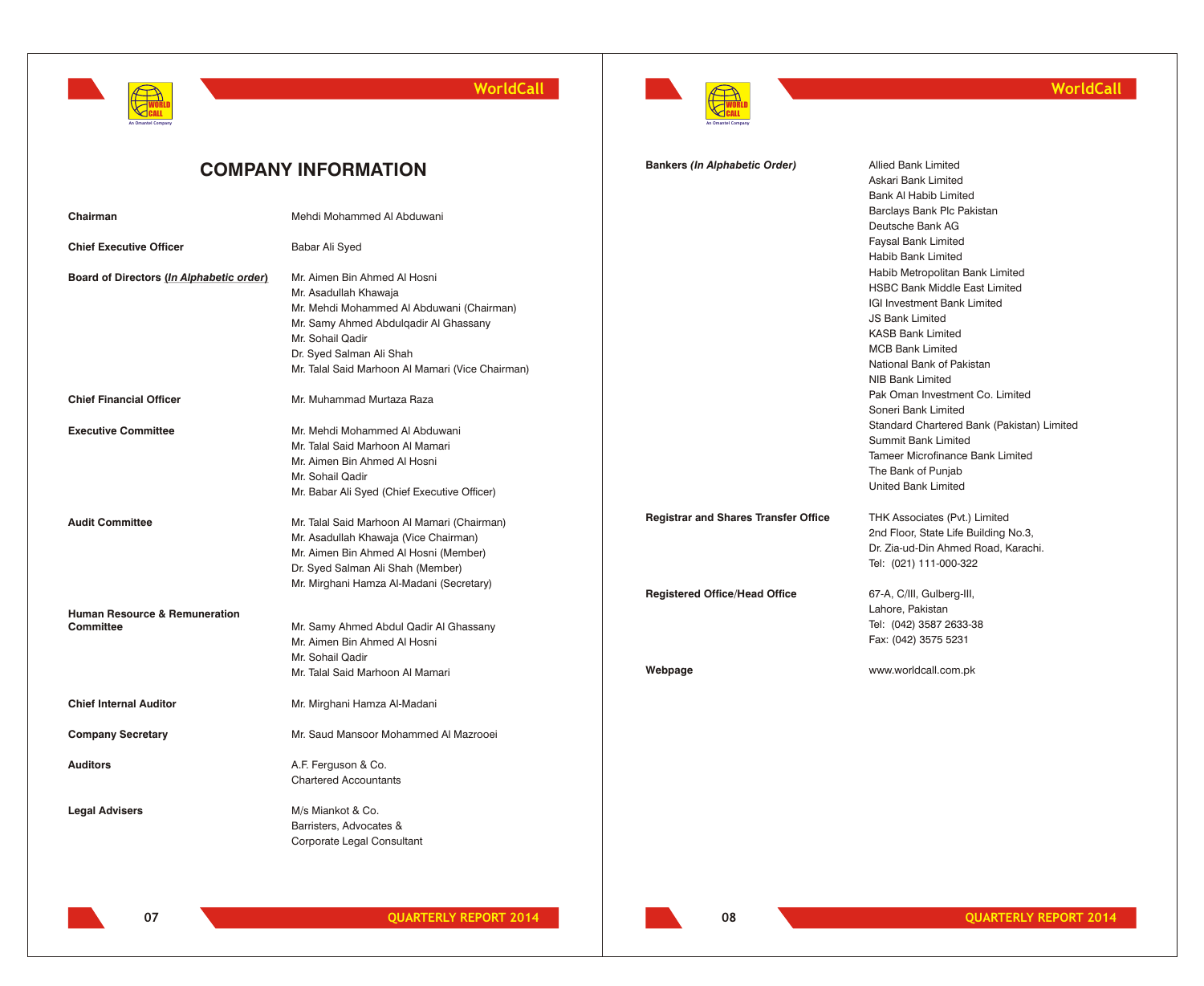

## **DIRECTORS' REVIEW**

The Directors of Worldcall Telecom Limited ("WTL" or the "Company") are pleased to present to the shareholders the financial information of the Company for the nine months period ended 30 September 2014.

## Financial Overview

During the period under review, the Company closed its financial results on net loss after tax of Rs 1,824 million. The revenue has declined from Rs 2,763 million to Rs 1,825 million. The reduction in business volume, charge of depreciation and high fixed cost contributed to a gross loss of Rs 701 million as against the gross loss of Rs 179 million in the corresponding period. Cost optimization initiatives led to 29% saving in operating cost. After taking effects of finance cost and tax, the Company has closed the period at a net loss.

## Future Outlook

The management is focusing to complete various infrastructure improvements, expansion projects, many project rollout milestones have been achieved to date. Strategic repositioning has been taken in wireless broadband with focus on major reduction in operational cost. The major portion of the resources will be channelized to broadband segment in order to seize the tremendous opportunities in the arena with launch of 3G/4G. Furthermore initiatives are being taken to enhance the visibility through intensive marketing campaign in order to gain the confidence of the existing and potential customers which ultimately results in the enhancement of revenue. Financial indicators are thus expected to improve in near future.

## Company's staff and customers

We whole heartedly put in record here our appreciation and gratitude to our all staff members for their efforts and hard work especially in recent times of stress and pressure. We further express our sincere gratitude for our customers for their continued support and trust on our services.

For and on behalf of the Board of Directors

Babard

**Babar Ali Syed** 31 October 2014 Chief Executive Officer



**09 QUARTERLY REPORT 2014 QUARTERLY REPORT 2014**



## **WorldCall**

#### **CONDENSED INTERIM BALANCE SHEET (UN-AUDITED) AS AT 30 SEPTEMBER 2014 30 September** 31 December

|                                                                               |          | 2014                               | 2013                 |
|-------------------------------------------------------------------------------|----------|------------------------------------|----------------------|
|                                                                               |          | Un-Audited                         | Audited              |
| <b>NON-CURRENT ASSETS</b>                                                     | Note     | -----------(Rupees in '000)------- |                      |
| <b>Tangible fixed assets</b>                                                  |          |                                    |                      |
| Property, plant and equipment                                                 | 6        | 10,462,527                         | 12,520,955           |
| Capital work-in-progress                                                      |          | 1,580,810                          | 1,018,067            |
|                                                                               |          | 12,043,337                         | 13,539,022           |
| Intangible assets                                                             | 7        | 4,623,703                          | 4,775,881            |
| <b>Investment properties</b>                                                  |          | 160,474                            | 160,474              |
| Long term trade receivables                                                   |          | 115,742                            | 172,794              |
| <b>Deferred taxation</b>                                                      |          | 2,766,882                          | 2,546,247            |
| Long term loans and deposits                                                  |          | 65,267                             | 77,615               |
| <b>CURRENT ASSETS</b>                                                         |          | 19,775,405                         | 21,272,033           |
| Stores and spares                                                             |          | 264,797                            | 186,253              |
| Stock-in-trade                                                                |          | 272,303                            | 243,898              |
| Trade debts                                                                   |          | 1,012,802                          | 1,043,058            |
| Loans and advances - considered good                                          |          | 703,310                            | 969,604              |
| Deposits and prepayments                                                      |          | 421,513                            | 192,786              |
| Short term investments                                                        |          | 77,826                             | 83,193               |
| Other receivables                                                             |          | 92,844                             | 79,665               |
| Income tax recoverable - net                                                  |          | 97,947                             | 204,690              |
| Cash and bank balances                                                        |          | 906,249                            | 2,501,852            |
|                                                                               |          | 3,849,591                          | 5,504,999            |
| Non-current assets held for sale                                              | 8        | 1,120,502                          |                      |
|                                                                               |          | 4,970,093                          | 5,504,999            |
| <b>CURRENT LIABILITIES</b>                                                    |          |                                    |                      |
|                                                                               |          |                                    |                      |
| Current maturities of non-current liabilities                                 |          | 3,216,329<br>775,425               | 1,831,247<br>786,944 |
| Running finance under mark up arrangements - secured<br>Short term borrowings | 9        |                                    | 69,756               |
| License fee payable                                                           |          | 1,021,500                          | 1,021,500            |
| Trade and other payables                                                      |          | 7,280,811                          | 7,040,571            |
| Interest and mark up accrued                                                  |          | 207,935                            | 258,311              |
|                                                                               |          | 12,502,000                         | 11,008,329           |
| <b>NET CURRENT LIABILITIES</b>                                                |          | (7,531,907)                        | (5,503,330)          |
| <b>NON-CURRENT LIABILITIES</b>                                                |          |                                    |                      |
|                                                                               |          |                                    |                      |
| Term finance certificates - secured                                           | 10<br>11 | 547,914                            | 1,095,824            |
| Long term loans                                                               |          | 2,730,361                          | 3,201,197            |
| Retirement benefits<br>Liabilities against assets subject to finance lease    |          | 337,679<br>3,308                   | 336,991<br>1,423     |
| Long term payables                                                            |          | 825,707                            | 1,123,506            |
| Long term deposits                                                            |          | 42,564                             | 42,333               |
|                                                                               |          | 4,487,533                          | 5,801,274            |
| Contingencies and commitments                                                 | 12       |                                    |                      |
| <b>REPRESENTED BY</b>                                                         |          | 7,755,965                          | 9,967,429            |
| Authorized capital                                                            |          |                                    |                      |
| 1,500,000,000 (31 December 2013: 1,500,000,000) ordinary shares of Rs 10 each |          | 15,000,000                         | 15,000,000           |
| 500,000 (31 December 2013: 500,000) preference shares of USD 100 each         |          |                                    |                      |
| (USD 50,000,000 equivalent to Rs 6,000,000,000)                               |          | 6,000,000                          | 6,000,000            |
|                                                                               |          |                                    |                      |
| Ordinary share capital                                                        |          | 8,605,716                          | 8,605,716            |
| Preference share capital                                                      |          | 3,537,700                          | 3,537,700            |
| Share premium                                                                 |          | 837,335                            | 837,335              |
| Fair value reserve                                                            |          | 6,335                              | 11,702               |
| Exchange translation reserve                                                  |          | 56,800                             | 144,300              |
| <b>Accumulated loss</b>                                                       |          | (5,420,281)                        | (3,527,284)          |
|                                                                               |          | 7,623,605                          | 9,609,469            |
| Surplus on revaluation                                                        |          | 132,360                            | 357,960              |
|                                                                               |          | 7,755,965                          | 9,967,429            |

The annexed notes 1 to 19 form an integral part of this condensed interim financial information.

| Balcond Thief | $6$ irector |  |
|---------------|-------------|--|
|               |             |  |

 $\mathbf{r}$  $\sqrt{r}$ 

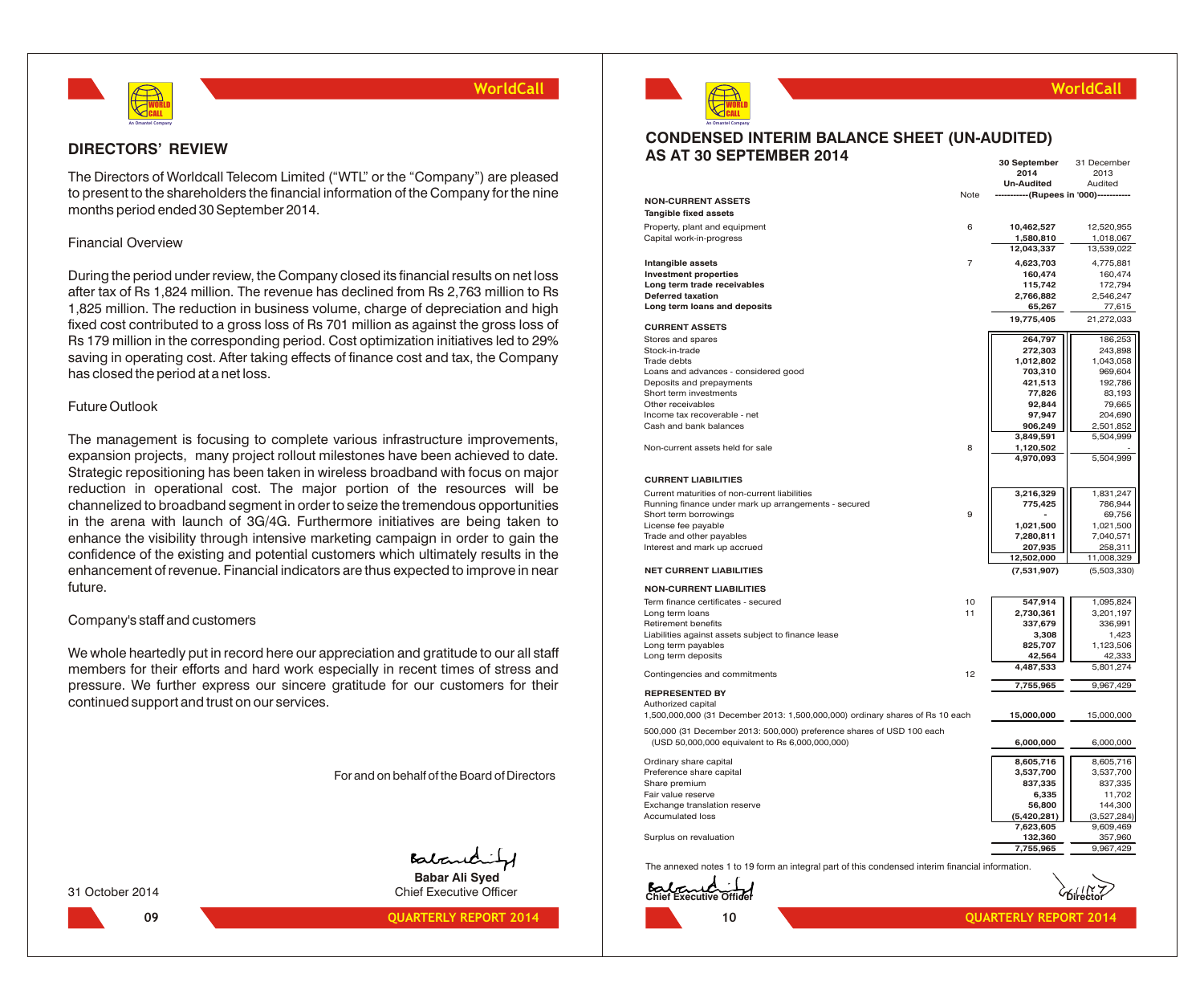

## **CONDENSED INTERIM PROFIT AND LOSS ACCOUNT (UN-AUDITED) FOR THE QUARTER AND NINE MONTHS ENDED 30 SEPTEMBER 2014**

|                                   |          | Nine months       | Nine months   |                                                                          |               |
|-----------------------------------|----------|-------------------|---------------|--------------------------------------------------------------------------|---------------|
|                                   |          | ended             | ended         | <b>Quarter ended</b>                                                     | Quarter ended |
|                                   |          | 30 September      | 30 September  | 30 September                                                             | 30 September  |
|                                   |          | 2014              | 2013          | 2014                                                                     | 2013          |
|                                   |          | <b>Un-Audited</b> | Un-Audited    | <b>Un-Audited</b>                                                        | Un-Audited    |
|                                   | Note     |                   |               | --------------------------- (Rupees in '000) --------------------------- |               |
|                                   |          |                   |               |                                                                          |               |
| Revenue - net                     |          | 1,824,574         | 2,762,514     | 535,813                                                                  | 947,536       |
| Direct cost                       |          | (2,526,012)       | (2,941,322)   | (908, 440)                                                               | (1, 128, 709) |
| <b>Gross loss</b>                 |          | (701, 438)        | (178, 808)    | (372, 627)                                                               | (181, 173)    |
| Operating cost                    |          | (805, 728)        | (1, 141, 995) | (268, 426)                                                               | (544, 431)    |
| <b>Operating loss</b>             |          | (1,507,166)       | (1,320,803)   | (641, 053)                                                               | (725, 604)    |
| Finance cost                      |          | (562,083)         | (467, 523)    | (214,900)                                                                | (141, 708)    |
|                                   |          | (2,069,249)       | (1,788,326)   | (855, 953)                                                               | (867, 312)    |
| Impairment loss on available-for- |          |                   |               |                                                                          |               |
| - sale financial assets           |          |                   | (13,202)      |                                                                          | (13,202)      |
| Other income                      | 13       | 299,362           | 46.873        |                                                                          | 32,967        |
| Other expenses                    |          | (24, 724)         | (517, 689)    | (247, 958)                                                               | (409, 752)    |
| Loss before taxation              |          | (1,794,611)       | (2,272,344)   | (1, 103, 911)                                                            | (1, 257, 299) |
| Taxation                          |          | (29, 363)         | 740,087       | 97,855                                                                   | 340,667       |
| Loss after taxation               |          | (1,823,974)       | (1,532,257)   | (1,006,056)                                                              | (916.632)     |
| Basic loss per share              | (Rupees) | (2.30)            | (1.82)        | (1.24)                                                                   | (1.11)        |
| Diluted loss per share            | (Rupees) | (0.58)            | (1.29)        | (0.32)                                                                   | (0.77)        |

The annexed notes 1 to 19 form an integral part of this condensed interim financial information.



## **WorldCall**

## **CONDENSED INTERIM STATEMENT OF COMPREHENSIVE INCOME (UN-AUDITED) FOR THE QUARTER AND NINE MONTHS ENDED 30 SEPTEMBER 2014**

|                                                                                                                                                                                                        | Nine months<br>ended<br>30 September<br>2014<br><b>Un-Audited</b> | Nine months<br>ended<br>30 September<br>2013<br>Un-Audited<br>------------------ (Rupees in '000) --------------------------- | Quarter<br>ended<br>30 September<br>2014<br><b>Un-Audited</b> | Quarter<br>ended<br>30 September<br>2013<br>Un-Audited |
|--------------------------------------------------------------------------------------------------------------------------------------------------------------------------------------------------------|-------------------------------------------------------------------|-------------------------------------------------------------------------------------------------------------------------------|---------------------------------------------------------------|--------------------------------------------------------|
| Loss for the period                                                                                                                                                                                    | (1,823,974)                                                       | (1,532,257)                                                                                                                   | (1,006,056)                                                   | (916, 632)                                             |
| Other comprehensive (loss)/income:                                                                                                                                                                     |                                                                   |                                                                                                                               |                                                               |                                                        |
| Items that may be reclassified subsequently<br>to profit or loss:<br>- Net change in fair value of available-for-sale<br>financial assets<br>Items that will not be reclassified<br>to profit or loss: | (5, 367)                                                          | (21, 847)                                                                                                                     | (3, 419)                                                      | (17, 818)                                              |
| - Impairment loss of property, plant and equipment<br>set-off against surplus on revaluation - net of tax                                                                                              | (225, 731)                                                        |                                                                                                                               | (225, 731)                                                    |                                                        |
| - Recognition of actuarial income on<br>defined benefit plan<br>- Impairment loss on available-for-sale financial                                                                                      |                                                                   | 1,665                                                                                                                         |                                                               | 1,665                                                  |
| assets transferred to profit or loss                                                                                                                                                                   |                                                                   | 13,202                                                                                                                        |                                                               | 13,202                                                 |
|                                                                                                                                                                                                        | (225, 731)                                                        | 14,867                                                                                                                        | (225, 731)                                                    | 14,867                                                 |
| Other comprehensive loss - net of tax                                                                                                                                                                  | (231,098)                                                         | (6,980)                                                                                                                       | (229, 150)                                                    | (2,951)                                                |
| Total comprehensive loss for the period - net of tax                                                                                                                                                   | (2,055,072)                                                       | (1,539,237)                                                                                                                   | (1,235,206)                                                   | (919, 583)                                             |

The annexed notes 1 to 19 form an integral part of this condensed interim financial information.



**11 CONSERVISHERLY REPORT 2014 CONSERVISHERLY REPORT 2014 12 12 CONSERVISHERLY REPORT 2014** 



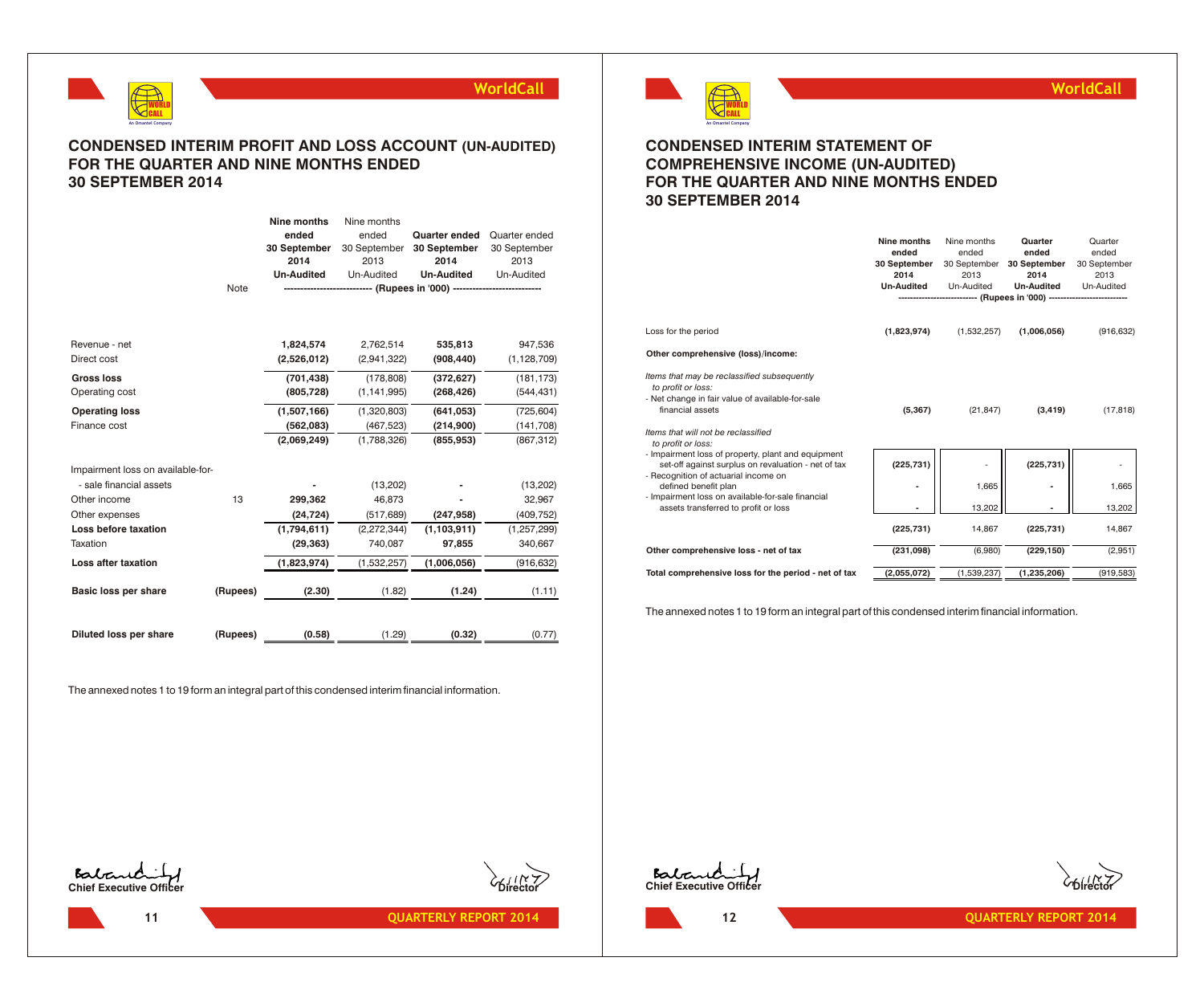

## **CONDENSED INTERIM CASH FLOW STATEMENT (UN-AUDITED) FOR THE NINE MONTHS ENDED 30 SEPTEMBER 2014**

|                                                                                                                                                                                                                                        | <b>Note</b> |    | 30 September<br>2014<br>(Un-Audited)                   | <b>Nine months ended</b> Nine months ended<br>30 September<br>2013<br>(Un-Audited)<br>------------(Rupees in '000)------------ |
|----------------------------------------------------------------------------------------------------------------------------------------------------------------------------------------------------------------------------------------|-------------|----|--------------------------------------------------------|--------------------------------------------------------------------------------------------------------------------------------|
| Cash flows from operating activities                                                                                                                                                                                                   |             |    |                                                        |                                                                                                                                |
| Cash (used in)/generated from operations                                                                                                                                                                                               | 14          |    | (248, 387)                                             | 1,080,606                                                                                                                      |
| Decrease in the non-current assets:<br>- Long term deposits<br>- Long term trade receivables                                                                                                                                           |             |    | 12,348<br>57,052                                       | 39,984<br>62,280                                                                                                               |
| (Decrease)/increase in the non-current liabilities:<br>- Long term deposits<br>- Deferred income<br>- Long term payables                                                                                                               |             |    | (92,079)                                               | (68)<br>(65, 916)<br>146,111                                                                                                   |
| Retirement benefits paid<br>Finance cost paid<br>Taxes paid                                                                                                                                                                            |             |    | (61, 961)<br>(423, 078)<br>(22, 391)                   | (80, 561)<br>(422, 719)<br>(27, 567)                                                                                           |
| Net cash (outflow)/inflow from operating activities                                                                                                                                                                                    |             |    | (778, 496)                                             | 732,150                                                                                                                        |
| Cash flows from investing activities                                                                                                                                                                                                   |             |    |                                                        |                                                                                                                                |
| Fixed capital expenditure<br>Proceeds from disposal of property, plant and equipment                                                                                                                                                   |             |    | (920, 036)<br>9,664                                    | (969, 039)<br>8,032                                                                                                            |
| Net cash outflow from investing activities                                                                                                                                                                                             |             |    | (910, 372)                                             | (961,007)                                                                                                                      |
| Cash flows from financing activities                                                                                                                                                                                                   |             |    |                                                        |                                                                                                                                |
| Proceeds received against long term loan acquired<br>Proceeds received against preference shares<br>Initial transaction cost paid<br>Repayment of long term loans<br>Repayment of short term borrowings - net<br>Running finance - net |             |    | 250,000<br>(1,769)<br>(109,956)<br>(3,000)<br>(11,519) | 3,537,700<br>(946, 511)<br>(1,572)                                                                                             |
| Repayment of liabilities against assets subject to finance lease                                                                                                                                                                       |             |    | (30, 491)                                              | (40,477)                                                                                                                       |
| Net cash inflow from financing activities                                                                                                                                                                                              |             |    | 93,265                                                 | 2,549,140                                                                                                                      |
| Net (decrease)/increase in cash and cash equivalents<br>Cash and cash equivalents at the beginning of the period                                                                                                                       |             |    | (1,595,603)                                            | 2,320,283<br>100,742                                                                                                           |
| Cash and cash equivalents at the end of the period                                                                                                                                                                                     |             | 15 | 2,501,852<br>906,249                                   | 2,421,025                                                                                                                      |
|                                                                                                                                                                                                                                        |             |    |                                                        |                                                                                                                                |

The annexed notes 1 to 19 form an integral part of this condensed interim financial information.

Balanchity

**Chief Executive Officer Director Director** 



 $1N<sub>Y</sub>$ 



## **WorldCall**

**Chief Executive Officer Director**

| FOR THE NINE MONTHS ENDED 30 SEPTEMBER 2014                                                                                            |                       |               |         |                         |                         |                 |                 |             |
|----------------------------------------------------------------------------------------------------------------------------------------|-----------------------|---------------|---------|-------------------------|-------------------------|-----------------|-----------------|-------------|
|                                                                                                                                        | Share Capital         |               |         | <b>Capital Reserves</b> |                         | Revenue Reserve |                 |             |
|                                                                                                                                        | <b>Ordinary share</b> | Preference    | Share   | Fair value              | translation<br>Exchange | Accumulated     | Surplus on      |             |
|                                                                                                                                        | capital               | share capital | premium | reserve                 | reserve                 | loss            | revaluation     | Total       |
|                                                                                                                                        |                       |               |         |                         | (Rupees in '000)        |                 |                 |             |
| Balance as at 31 December 2012 (Audited)                                                                                               | 8,605,716             |               | 837,335 | 13,835                  |                         | 823,263)        | 348,130         | 8,981,753   |
| Issuance of preference shares                                                                                                          |                       | 3,537,700     |         |                         |                         |                 |                 | 3,537,700   |
| Cost of issuance of preference shares                                                                                                  |                       |               |         |                         |                         | (73, 942)       |                 | (73, 942)   |
| Loss for the period                                                                                                                    |                       |               |         |                         |                         | (1,532,257)     |                 | (1,532,257) |
| Other comprehensive loss for the period - net of tax                                                                                   |                       |               |         | (8,645)                 |                         |                 |                 | (8, 645)    |
| Transfer to surplus on revaluation                                                                                                     |                       |               |         |                         |                         | (3,663)         | 8,608           | 4,945       |
| Exchange translation reserve                                                                                                           |                       |               |         |                         | 154,800                 | 154,800         |                 |             |
| Dividend on preference shares                                                                                                          |                       |               |         |                         |                         | (37, 160)       |                 | (37, 160)   |
| Balance as at 30 September 2013 (Un-Audited)                                                                                           | 8,605,716             | 3,537,700     | 837,335 | 5,190                   | 154,800                 | (2,625,085)     | 356,738         | 10,872,394  |
| Cost of issuance of preference shares                                                                                                  |                       |               |         |                         |                         | (87, 197)       |                 | (87, 197)   |
| Loss for the period                                                                                                                    |                       |               |         |                         |                         | 769,323)        |                 | (769, 323)  |
| Other comprehensive income for the period - net of tax                                                                                 |                       |               |         | 6,512                   |                         | 1,665           |                 | 8,177       |
| Transfer to surplus on revaluation                                                                                                     |                       |               |         |                         |                         | (1, 222)        | 1,222           |             |
| Exchange translation reserve                                                                                                           |                       |               |         |                         | (10,500)                | 10,500          |                 |             |
| Dividend on preference shares                                                                                                          |                       |               |         |                         |                         | 56,622)         |                 | (56, 622)   |
| Balance as at 31 December 2013 (Audited)                                                                                               | 8,605,716             | 3,537,700     | 837,335 | 11,702                  | 144,300                 | (3,527,284)     | 357,960         | 9,967,429   |
| Loss for the period                                                                                                                    |                       |               |         |                         |                         | (1,823,974)     |                 | (1,823,974) |
| Other comprehensive loss for the period - net of tax                                                                                   |                       |               |         | (5, 367)                |                         |                 | (225, 731)      | (231,098)   |
| Transfer to surplus on revaluation                                                                                                     |                       |               |         |                         |                         | (131)           | 131             |             |
| Exchange translation reserve                                                                                                           |                       |               |         |                         | (87,500)                | 87,500          |                 |             |
| Dividend on preference shares                                                                                                          |                       |               |         |                         |                         | 156,392)        |                 | (156, 392)  |
| Balance as at 30 September 2014 (Un-Audited)                                                                                           | 8,605,716             | 3,537,700     | 837,335 | 6,335                   | 56,800                  | (5,420,281)     | 132,360         | 7,755,965   |
| The annexed notes 1 to 19 form an integral part of this condensed interim financial information.<br>Chief Executive Officer<br>Partane |                       |               |         |                         |                         |                 | とこえ<br>Cliestor |             |

**14**

**CO N D E N** ဖာ " **E**

**D IN T E**

**RIM**

**S TAT E M E** Z ? **T O** l≞ i ပ -**H A N G E S IN**

**E Q**

**UITY (U**

**N-A U**

**DIT E D)**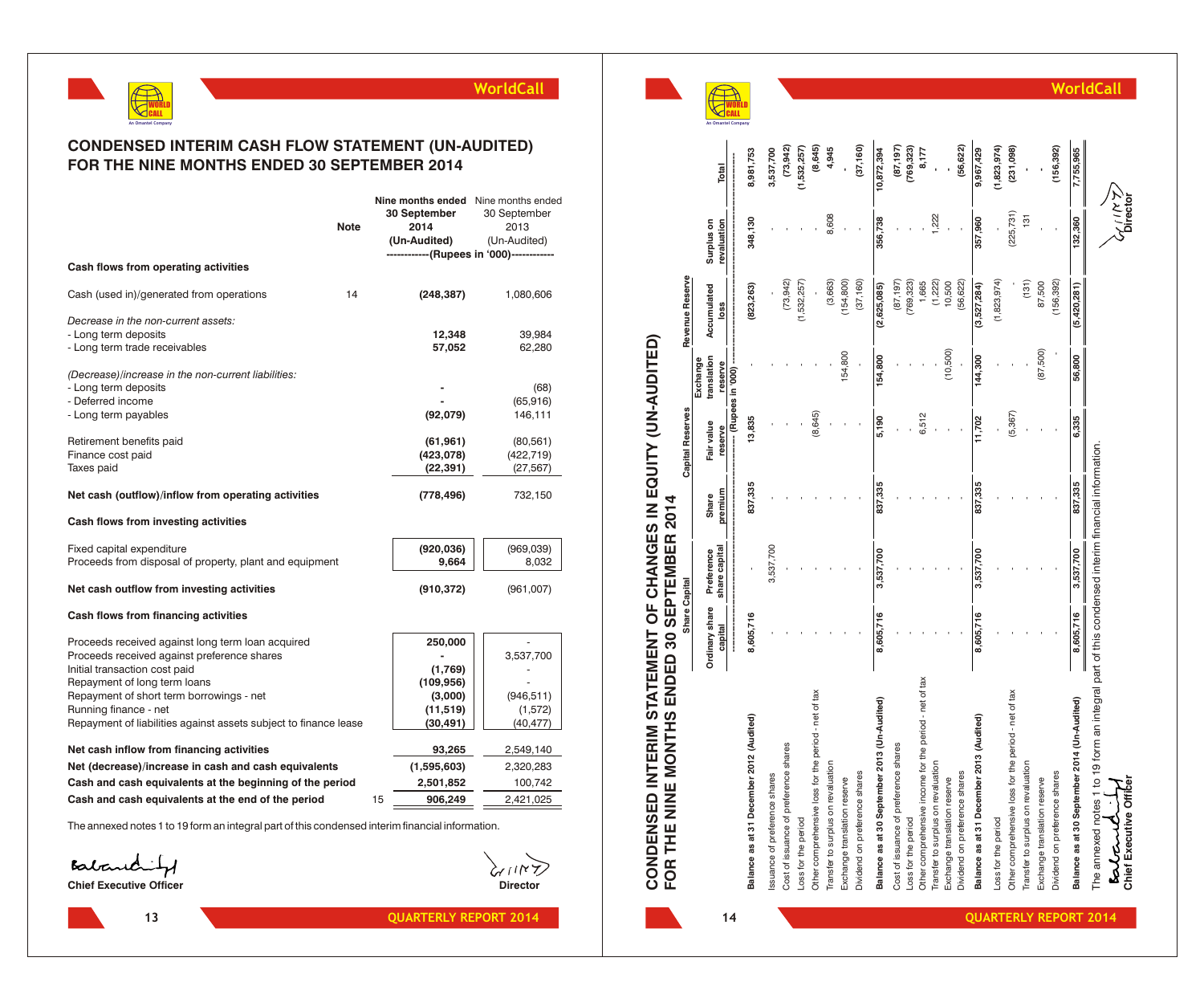

## **NOTES TO THE CONDENSED INTERIM FINANCIAL INFORMATION (UN-AUDITED) FOR THE NINE MONTHS ENDED 30 SEPTEMBER 2014**

#### **1. Legal status and nature of business**

Worldcall Telecom Limited ("the Company") is a public limited company incorporated in Pakistan on 15 March 2001 under the Companies Ordinance, 1984 and its shares are quoted on the Karachi and Lahore Stock Exchanges. The Company commenced its operations on 01 December 2004 and is engaged in providing Wireless Local Loop ("WLL") and Long Distance & International ("LDI") services in Pakistan, operation and maintenance of public payphones network and re-broadcasting international/national satellite/terrestrial wireless and cable television and radio signals as well as interactive communication and to establish, maintain and operate the licensed telephony services. The Company has been licensed by Pakistan Telecommunication Authority ("PTA") and Pakistan Electronic Media Regulatory Authority ("PEMRA") for these purposes. The registered office of the Company is situated at 67 A, C-III, Gulberg III, Lahore. During the year ended 30 June 2008, 56.80% shares (488,839,429 ordinary shares) were acquired by Oman Telecommunications Company SAOG ("the Parent Company").

#### **2. Basic of preparation**

This condensed interim unconsolidated financial information is unaudited and is being submitted to the members in accordance with section 245 of the Companies Ordinance, 1984. It has been prepared in accordance with the requirements of the International Accounting Standard (IAS) 34 - 'Interim Financial Reporting' and provisions of and directives issued under the Companies Ordinance, 1984. In case where requirements differ, the provisions of or directives issued under the Companies Ordinance, 1984 have been followed. This condensed interim financial information does not include all the information required for annual financial statements and therefore, should be read in conjunction with the annual financial statements of the Company for the year ended 31 December 2013.

#### **3. Significant accounting policies**

**3.1** The accounting policies and the methods of computation adopted in the preparation of this condensed interim financial information are the same as those applied in the preparation of preceding annual published financial statements of the Company for the year ended 31 December 2013.

#### **3.2 Initial application of standards, amendments or an interpretation to existing standards**

The following amendments to existing standards have been published that are applicable to the Company's financial statements covering annual periods, beginning on or after the following dates:

#### **3.2.1 Standards, amendments and interpretations to approved accounting standards that are effective in the current year**

Certain standards, amendments and interpretations to approved accounting standards are effective in the current year but are considered not to be relevant or to have any significant effect on the Company's operations and are, therefore, not detailed in this condensed interim financial information.



#### **3.2.2 Standards, amendments and interpretations to existing standards that are not yet effective and have not been early adopted by the Company**

**WorldCall**

There are certain standards, amendments to the approved accounting standards and interpretations that are mandatory for the Company's accounting periods beginning on or after January 1, 2015 but are considered not to be relevant or to have any significant effect on the company's operations and are, therefore, not detailed in this condensed interim financial information.

#### **4. Significant accounting judgments and estimates**

The preparation of condensed interim financial information in conformity with approved accounting standards requires management to make judgments, estimates and assumptions that affect the application of accounting policies and reported amounts of assets and liabilities, income and expenses. The estimates, associated assumptions and judgments are based on historical experience and various other factors that are believed to be reasonable under the circumstances, the result of which form the basis of making the judgments about carrying values of assets and liabilities that are not readily apparent from other sources. Actual results may differ from these estimates. In preparing this condensed interim unconsolidated financial information, the significant judgments made by management in applying accounting policies and the key sources of estimation were the same as those that were applied to the financial statements for the year ended 31 December 2013.

**5.** Income tax expense is recognised based on management's best estimate of the weighted average annual income tax rate expected for the full financial year.

|     |                                                 |             | 30 September                        | 31 December   |
|-----|-------------------------------------------------|-------------|-------------------------------------|---------------|
|     |                                                 | <b>Note</b> | 2014                                | 2013          |
|     |                                                 |             | <b>Un-Audited</b>                   | Audited       |
| 6.  | <b>Property, Plant and Equipment</b>            |             | ----------(Rupees in '000)--------- |               |
|     | Owned and leased assets                         |             |                                     |               |
|     | Opening book value                              |             | 12,520,955                          | 13,002,060    |
|     | Additions for the period/year                   | 6.1         | 379,040                             | 831,490       |
|     |                                                 |             | 12,899,995                          | 13,833,550    |
|     |                                                 |             |                                     |               |
|     | Disposals (at book value) for the period/year   | 6.2         | (5,596)                             | (46,090)      |
|     | Adjustment (at book value)                      |             |                                     | (631)         |
|     | Transferred to non-current assets held for sale | 8.2         | (1,356,011)                         |               |
|     | Impairment on assets                            | 6.3         | (111,769)                           |               |
|     | Depreciation charged for the period/year        |             | (964,092)                           | (1, 265, 874) |
|     | Closing book value                              | 6.4         | 10,462,527                          | 12,520,955    |
| 6.1 | Following is the detail of additions            |             |                                     |               |
|     | Leasehold improvements                          |             | 2,587                               | 1,477         |
|     | Plant and equipment                             |             | 366,847                             | 823,293       |
|     | Office equipment                                |             | 2,560                               | 1,284         |
|     | Computers                                       |             | 1,671                               | 1,844         |
|     | Vehicles                                        |             | 5,375                               | 3,592         |
|     |                                                 |             | 379,040                             | 831,490       |
|     |                                                 |             |                                     |               |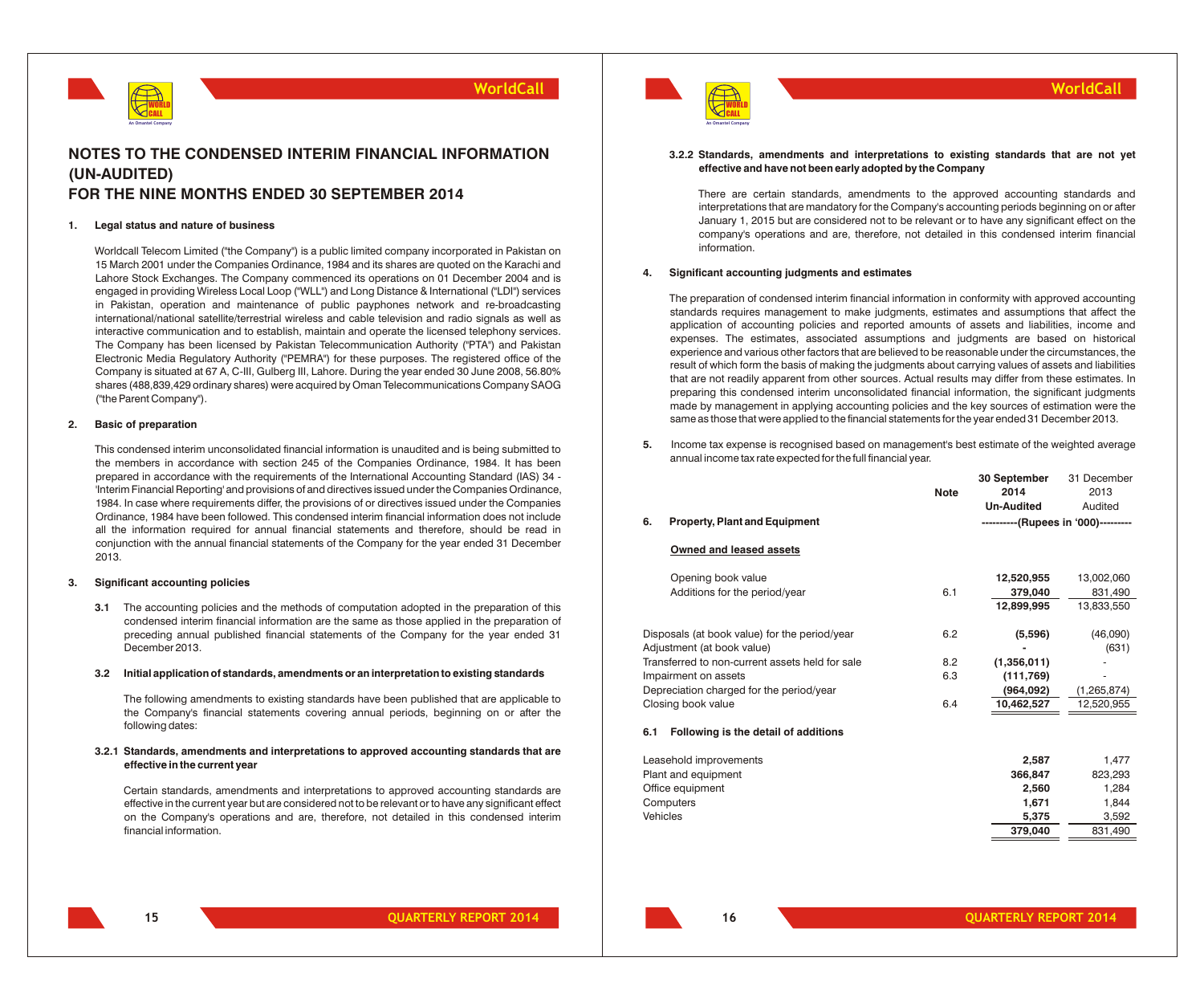

#### **6.2 Following are the book values of disposals**

| Leasehold improvement  | $\blacksquare$ |        |
|------------------------|----------------|--------|
| Plant and equipment    | 4,320          | 39,258 |
| Office equipment       | 27             | 632    |
| Computers              | $\blacksquare$ | 45     |
| Furniture and fixtures | 6              | 273    |
| Vehicles               | 1.243          | 5,871  |
|                        | 5,596          | 46.090 |

- **6.3** The impairment loss has been set-off against the surplus on revaluation as per section 235 of the Companies Ordinance, 1984.
- **6.4** Property, plant and equipment includes equipment deployed in implementing the Universal Service Fund network which is subject to lien exercisable by Universal Service Fund Company ("USFC") in the event of failure by the Company to maintain service availability and quality specification.

|                                        | <b>Note</b> | 30 September<br>2014<br><b>Un-Audited</b> | 31 December<br>2013<br>Audited |
|----------------------------------------|-------------|-------------------------------------------|--------------------------------|
| Intangible assets<br>7.                |             | ----------(Rupees in '000)---------       |                                |
| Licenses                               |             | 1,465,828                                 | 1,577,738                      |
| Indefeasible right of use - media cost |             | 593,100                                   | 632,300                        |
| Software                               |             | 11,280                                    | 12,349                         |
| Goodwill                               | 7.1         | 2,553,495                                 | 2,553,494                      |
|                                        |             | 4,623,703                                 | 4,775,881                      |
|                                        |             |                                           |                                |

**7.1** Goodwill represents the difference between the cost of acquisition (fair value of consideration paid) and the fair value of net identifiable assets acquired at the time of merger of Worldcall Telecom Limited with Worldcall Communications Limited, Worldcall Multimedia Limited and Worldcall Broadband Limited.

The Company assessed the recoverable amount of Goodwill at 30 September 2014 and determined that, as of this date, there is no indication of impairment of Goodwill. The recoverable amount was principally calculated on the basis of a revised five years financial business plan.

The business plan also includes a comprehensive analysis of the existing operational deployments of the Company along with strategic direction of future investments and business growth. Discount rate of 16.3% was used for the calculation of net present value of future cash flows. The cash flows beyond the five years period have been extrapolated using a steady 5% growth rate which is consistent with the long-term average growth rate for the industry.

Based on the above revised business plan and continued support from the Parent Company, the Company will be able to meet its obligations and will be able to achieve satisfactory level of profitability in future.



|     |                                                                                                                                           | <b>Note</b> | 30 September<br>2014<br><b>Un-Audited</b><br>----------(Rupees in '000)--------- | 31 December<br>2013<br>Audited |
|-----|-------------------------------------------------------------------------------------------------------------------------------------------|-------------|----------------------------------------------------------------------------------|--------------------------------|
| 8.  | Non-current assets held for sale                                                                                                          |             |                                                                                  |                                |
|     | Long term investment classified as held for sale<br>Plant and equipment classified as held for sale                                       | 8.1<br>8.2  | 1,120,502<br>1,120,502                                                           |                                |
| 8.1 | Long term investment classified as held for sale                                                                                          |             |                                                                                  |                                |
|     | Foreign subsidiary - unquoted                                                                                                             |             |                                                                                  |                                |
|     | Worldcall Telecommunications Lanka (Private) Limited<br><b>Incorporated in Sri Lanka</b>                                                  |             |                                                                                  |                                |
|     | 7,221,740 (31 December 2013: 7,221,740) ordinary shares<br>of Sri Lankan Rupees 10 each.<br>Equity held 70.65% (31 December 2013: 70.65%) |             | 44,406                                                                           | 44,406                         |
|     | Share deposit money                                                                                                                       |             | 13,671<br>58,077                                                                 | 13,671<br>58.077               |

The Company's foreign subsidiary namely Worldcall Telecommunications Lanka (Private) Limited ("the Subsidiary") has been suffering losses for last many years as the demand for payphones in Sri Lanka has greatly diminished. Keeping in view the Sri Lankan market conditions and negative equity of the Subsidiary, the management decided and approved the winding up of the Subsidiary and classified the long term investment in the Subsidiary as held for sale.

Provision for impairment **(58,077)** (58,077)

|                                                        |      | 30 September                        | 31 December              |
|--------------------------------------------------------|------|-------------------------------------|--------------------------|
|                                                        | Note | 2014                                | 2013                     |
|                                                        |      | <b>Un-Audited</b>                   | Audited                  |
|                                                        |      | ----------(Rupees in '000)--------- |                          |
| Plant and equipment classified as held for sale<br>8.2 |      |                                     |                          |
| Carrying amount of assets transferred here             | 6    | 1.356.011                           | $\overline{\phantom{a}}$ |
| Impairment loss                                        |      | (235, 509)                          |                          |
| Fair value less costs to sell                          |      | 1.120.502                           |                          |

This represents Passive infrastructure (towers, civil works and gensets etc) relating to WLL operations of the Company. An active plan to sell these assets was commenced during the period as management considers that disposal of such assets would result in major reduction in operational costs. Subsequent to reporting date, a sale agreement has been signed which is subject to due diligence inter alia, No Objection Certificates (NOCs) from financial institutions and necessary approvals. Accordingly, these assets have been classified as held for sale under International Financial Reporting Standards (IFRS) 5 - "Non-current Assets Held for Sale and Discontinued Operations". The impairment loss arising on the transaction has been set-off against the surplus on revaluation as per section 235 of the Companies Ordinance, 1984.

**18**

**-** -

**WorldCall**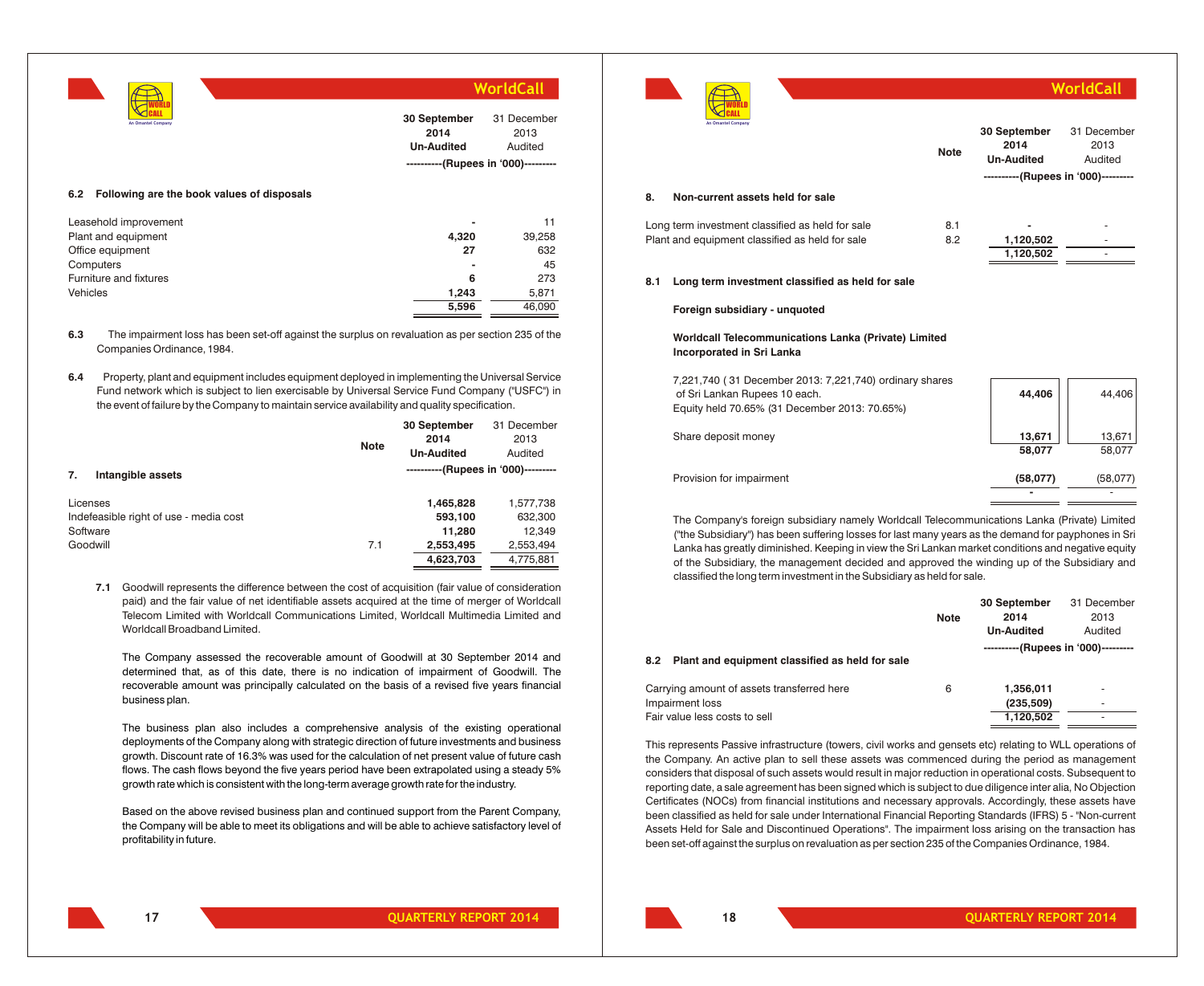|     |                                                                                                          |              |                                           | WorldCall                      |
|-----|----------------------------------------------------------------------------------------------------------|--------------|-------------------------------------------|--------------------------------|
|     |                                                                                                          | <b>Note</b>  | 30 September<br>2014<br><b>Un-Audited</b> | 31 December<br>2013<br>Audited |
| 9.  | Short term borrowings                                                                                    |              | ----------(Rupees in '000)---------       |                                |
|     |                                                                                                          |              |                                           |                                |
|     | Soneri Bank Limited - I                                                                                  | 9.1          |                                           | 35,051                         |
|     | Soneri Bank Limited - II                                                                                 | 9.1          |                                           | 34,705                         |
|     |                                                                                                          |              |                                           | 69,756                         |
|     | These have been restructured during the period into a long term loan as referred to in note 11.3.<br>9.1 |              |                                           |                                |
|     |                                                                                                          | <b>Note</b>  | 30 September<br>2014                      | 31 December<br>2013            |
|     |                                                                                                          |              | <b>Un-Audited</b>                         | Audited                        |
| 10. | <b>Term Finance Certificates - secured</b>                                                               |              | ----------(Rupees in '000)---------       |                                |
|     |                                                                                                          |              |                                           |                                |
|     | Term finance certificates<br>Initial transaction cost                                                    |              | 1,643,735                                 | 1,643,735                      |
|     |                                                                                                          |              | (53, 994)<br>1,589,741                    | (53,994)<br>1,589,741          |
|     |                                                                                                          |              |                                           |                                |
|     | Amortization of transaction cost                                                                         |              | 53,994                                    | 53,994                         |
|     |                                                                                                          |              | 1,643,735                                 | 1,643,735                      |
|     | Current maturity                                                                                         |              | (1,095,821)<br>547,914                    | (547, 911)<br>1,095,824        |
| 11. | Long term loans                                                                                          |              |                                           |                                |
|     |                                                                                                          |              |                                           |                                |
|     | Askari Bank Limited<br>Summit Bank Limited                                                               | 11.1<br>11.2 | 2,628,685<br>82,006                       | 3,201,197                      |
|     | Soneri Bank Limited                                                                                      | 11.3         | 19,670                                    |                                |
|     |                                                                                                          |              | 2,730,361                                 | 3,201,197                      |
|     | 11.1 Askari Bank Limited                                                                                 |              |                                           |                                |
|     | Receipt                                                                                                  |              | 2,943,855                                 | 2,943,855                      |
|     | Initial transaction cost                                                                                 |              | (129, 365)                                | (129, 365)                     |
|     |                                                                                                          |              | 2,814,490                                 | 2,814,490                      |
|     | Amortization of transaction cost                                                                         |              | 36,634                                    | 16,762                         |
|     |                                                                                                          |              | 2,851,124                                 | 2,831,252                      |
|     | Exchange loss                                                                                            |              | 595,345                                   | 685,545                        |
|     |                                                                                                          |              | 3,446,469                                 | 3,516,797                      |
|     | Repaid during the period                                                                                 |              | (98, 884)                                 |                                |
|     |                                                                                                          |              | 3,347,585                                 | 3,516,797                      |
|     |                                                                                                          |              |                                           |                                |
|     | Current maturity (includes one overdue installment of<br>USD 1 million equivalent to Rs 102.7 million    |              |                                           |                                |
|     | (30 September 2013: Nil)                                                                                 |              | (718,900)                                 | (315,600)                      |
|     |                                                                                                          |              | 2,628,685                                 | 3,201,197                      |



**20**

**WorldCall**

This represents foreign currency syndicated loan facility amounting to USD 35 million from Askari Bank Limited Off-Shore Banking Unit, Bahrain with the lead arranger being Askari Bank Limited. During the previous year, this loan was rescheduled whereby the principal was repayable in 16 quarterly instalments ending on 6 March 2018. Profit is payable quarterly and is charged at three months average London Inter Bank Offer Rate (LIBOR) plus 1.75% per annum and monitoring fee at 1.2% per annum.

WORLD CALL **An Omantel Company**

As of the reporting date, the Company has arranged to refinance it from National Bank of Oman whereby the loan shall be repayable in 16 quarterly installments commencing from the 27th month from the date of disbursement of the loan. As per the terms of refinancing, profit shall be charged at three months average LIBOR plus 1.75% per annum and monitoring fee at 1.5% per annum, payable quarterly. To secure the facility, an unconditional and irrevocable corporate guarantee of Oman Telecommunications Company SAOG backed by cash cover over its account with National Bank of Oman shall be issued.

|                                  |             | 30 September                        | 31 December |
|----------------------------------|-------------|-------------------------------------|-------------|
|                                  | <b>Note</b> | 2014                                | 2013        |
|                                  |             | <b>Un-Audited</b>                   | Audited     |
|                                  |             | ----------(Rupees in '000)--------- |             |
| 11.2 Summit Bank Limited         |             |                                     |             |
| Receipt                          |             | 250,000                             |             |
| Initial transaction cost         |             | (1,769)                             | ۰           |
|                                  |             | 248,231                             |             |
| Amortization of transaction cost |             | 442                                 |             |
|                                  |             | 248,673                             |             |
| Current maturity                 |             | (166, 667)                          |             |
|                                  |             | 82,006                              |             |
|                                  |             |                                     |             |

This represents a term finance facility of Rs 250 million. The loan is repayable in 18 equal monthly instalments commencing from 31 October 2014. It is secured through lien over Term Deposit Receipt (TDR) with 10% margin along with initial ranking charge which is to be upgraded to first pari passu hypothecation charge with 25% margin over present and future, current and fixed assets of the Company within 60 days. Markup is charged at current TDR rate plus 2.5% per annum and is payable monthly.

|                                        |             | 30 September                        | 31 December              |
|----------------------------------------|-------------|-------------------------------------|--------------------------|
|                                        | <b>Note</b> | 2014                                | 2013                     |
|                                        |             | <b>Un-Audited</b>                   | Audited                  |
|                                        |             | ----------(Rupees in '000)--------- |                          |
| 11.3 Soneri Bank Limited               |             |                                     |                          |
| Transferred from short term borrowings |             | 66,756                              | $\overline{\phantom{a}}$ |
| Repaid during the period               |             | (11,072)                            | ۰                        |
|                                        |             | 55,684                              | ٠                        |
| Current maturity                       |             | (36, 014)                           |                          |
|                                        |             | 19,670                              | ۰                        |

This facility was previously repayable up to 23 May 2014, however it was rescheduled by the bank in April 2014 and is now repayable in 23 monthly installments ending on 28 February 2016. It carries mark up at one month Karachi Inter Bank Offered Rate (KIBOR) plus 3% per annum and is payable monthly. It is secured through joint pari passu hypothecation agreement over current and movable fixed assets of the Company for Rs 980.33 million with 25% margin.

**19 CONSERVISHERLY REPORT 2014 CONSERVISHERLY REPORT 2014 20 20 CONSERVISHERLY REPORT 2014**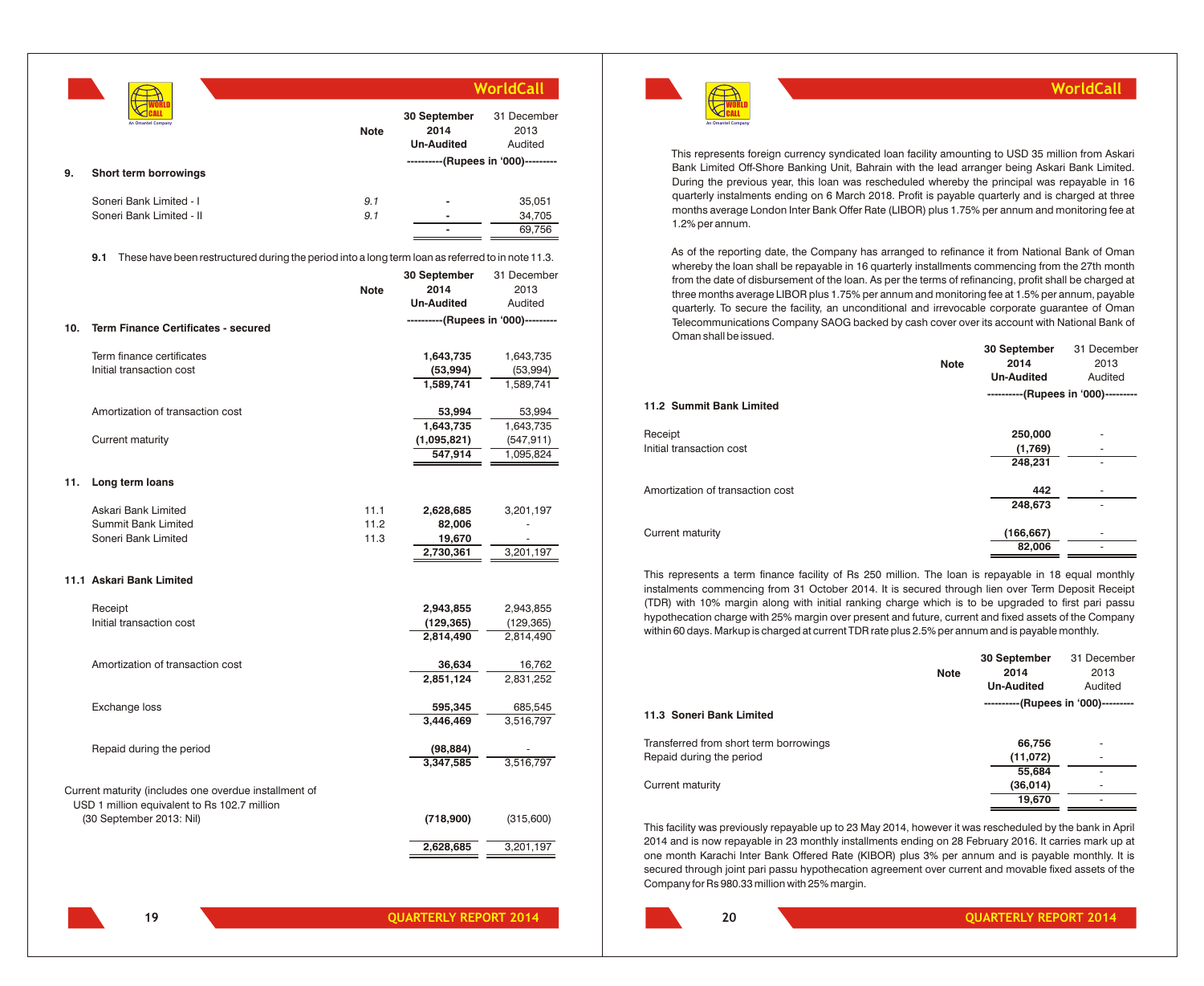



## **WorldCall**

| An Omantel Company                                  | Nine months ended | Nine months ended                   |
|-----------------------------------------------------|-------------------|-------------------------------------|
|                                                     | 30 September      | 30 September                        |
|                                                     | 2014              | 2013                                |
|                                                     | <b>Un-Audited</b> | Un-Audited                          |
|                                                     |                   | ----------(Rupees in '000)--------- |
| - Exchange (gain)/loss on foreign currency loan     | (90, 200)         | 289,800                             |
| - Gain on sale of property, plant and equipment     | (4,068)           | (3,899)                             |
| - Retirement benefits                               | 50,252            | 43,885                              |
| - Advances written-off                              | 10,383            |                                     |
| - Finance cost                                      | 467.392           | 426.923                             |
| (Loss)/profit before working capital changes        | (128, 236)        | 54.777                              |
| Effect on cash flow due to working capital changes: |                   |                                     |
|                                                     |                   |                                     |

*(Increase)/decrease in the current assets:*

| - Stores and spares                         | (69, 176)  | 19.992    |
|---------------------------------------------|------------|-----------|
| - Stock-in-trade                            | (28, 405)  | (28, 923) |
| - Trade debts                               | (5, 240)   | 291,854   |
| - Loans and advances                        | 266,294    | 297,578   |
| - Deposits and prepayments                  | (250, 134) | (50,069)  |
| - Other receivables                         | (22, 879)  | 1,888     |
| (Decrease)/increase in current liabilities: |            |           |
| - Trade and other payables                  | (10, 611)  | 493,509   |
|                                             | (120, 151) | 1,025,829 |
|                                             | (248,387)  | 1.080.606 |
| 15.<br>Cash and cash equivalents            |            |           |
| Cash and bank balances                      | 906.249    | 2.421.025 |
|                                             |            |           |

#### **16. Related party transactions**

The related parties comprise of members, foreign subsidiary, local associated companies, related group companies, directors of the Company, companies where directors also hold directorship and key management personnel. Significant transactions with related parties are as follows:

|                                      |                                                                                                                                         | Nine months<br>ended<br>30 September<br>2014 | Nine months<br>ended<br>30 September<br>2013 |
|--------------------------------------|-----------------------------------------------------------------------------------------------------------------------------------------|----------------------------------------------|----------------------------------------------|
|                                      |                                                                                                                                         | <b>Un-Audited</b>                            | Un-Audited                                   |
| <b>Relationship with the Company</b> | <b>Nature of transactions</b>                                                                                                           |                                              | --------------(Rupees in '000)-------------- |
| <b>Parent Company</b>                | Purchase of goods and services<br>Sale of goods and services<br>Dividend on preference shares<br>Management fee on<br>preference shares | ٠<br>89,339<br>92,152                        | 16<br>6<br>22,124<br>18,431                  |
| Other related parties                | Purchase of goods and services                                                                                                          | 63,874                                       | 66,862                                       |
| Key management personnel             | Salaries and other employee<br>benefits                                                                                                 | 238,562                                      | 228,706                                      |

**12. Contingencies and commitments**

#### **Contingencies**

There is no significant change in contingencies from the preceeding annual published financial statements of the Company for the year ended 31 December 2013 except for the following:

- **(i)** During the current period, a demand of Rs 1,059.595 million (including default surcharge of Rs 325.849 million) was raised against the Company under section 161/205 of the Income Tax Ordinance, 2001 ('Ordinance') for the period relevant to Tax Year 2012 alleging non-compliance with various applicable withholding provisions contained in the Ordinance. The management assailed the subject order in usual appellate course before Commissioner Inland Revenue (Appeals) ['CIR(A)'], during the pendency whereof an aggregate recovery of Rs 50.07 million was made by the department. Company's appeal was disposed by CIR(A) through appellate order dated 16 May 2014, and while major issue forming basis of demand was principally decided in department's favour, for reappraisal of certain facts, the assessment order was remanded back for adjudication afresh. Managment has preferred further appeal against CIR(A)'s order and since, it considers that Company's position is based on meritorious grounds, both legal and factual, no provision has been made in this interim financial information.
- **(ii)** Outstanding guarantees amounting to Rs 1,088 million (31 December 2013: Rs 1,120 million).

|                                               | 30 September                        | 31 December |
|-----------------------------------------------|-------------------------------------|-------------|
|                                               | 2014                                | 2013        |
|                                               | <b>Un-Audited</b>                   | Audited     |
| <b>Commitments</b>                            | ----------(Rupees in '000)--------- |             |
| Commitments in respect of capital expenditure | 1,870,157                           | 2.346.433   |
| Outstanding letters of credit                 | 16.640                              | 56.203      |

**13.** Includes exchange gain of Rs 187.696 million (30 September 2013: Nil). Exchange loss for the corresponding period was included in 'Other expenses'.

|                                                          | Nine months ended | Nine months ended                   |
|----------------------------------------------------------|-------------------|-------------------------------------|
|                                                          | 30 September      | 30 September                        |
|                                                          | 2014              | 2013                                |
|                                                          | <b>Un-Audited</b> | Un-Audited                          |
| Cash (used in)/generated from operations<br>14.          |                   | ----------(Rupees in '000)--------- |
| Loss before taxation                                     | (1,794.611)       | (2, 272, 344)                       |
| Adjustment for non-cash charges and other items:         |                   |                                     |
| - Depreciation on property, plant and equipment          | 964,092           | 941,329                             |
| - Amortization on intangible assets                      | 147.705           | 145,024                             |
| - Amortization of transaction cost                       | 20,314            | 8,224                               |
| - Discounting charges                                    | 74,376            | 32,376                              |
| - Amortization of long term receivables                  | (6, 805)          | (7, 270)                            |
| - Provision for doubtful receivables                     | 42,301            | 419,706                             |
| - Provision for stores and spares                        |                   | 17,821                              |
| - Reversal of provision for stores and spares            | (9,368)           |                                     |
| - Impairment loss on available for sale financial assets |                   | 13,202                              |

**22**

**21 QUARTERLY REPORT 2014 QUARTERLY REPORT 2014 22 22 QUARTERLY REPORT 2014**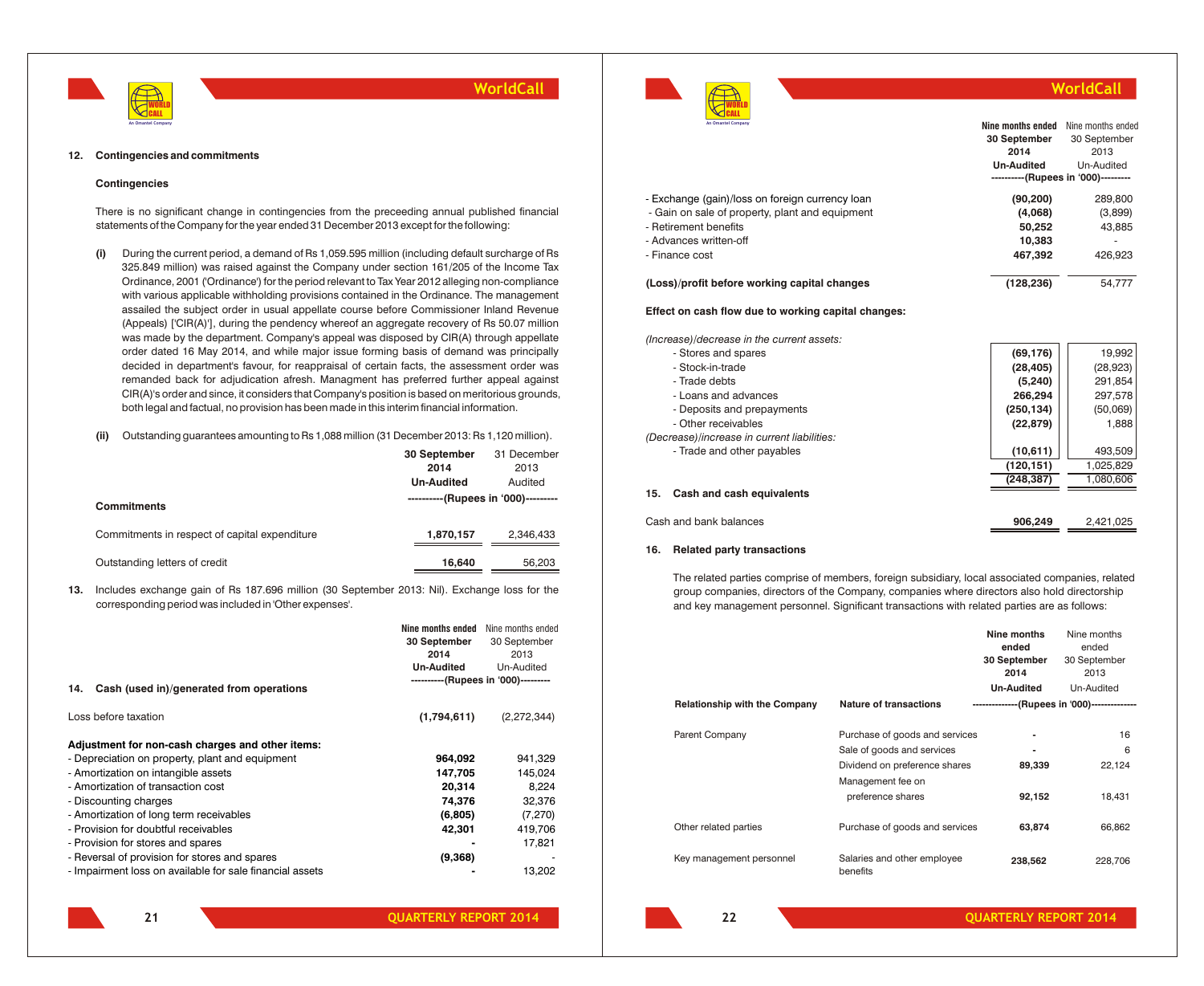| An Omantel Company                                            | <b>WorldCall</b>                                                                 |                                |
|---------------------------------------------------------------|----------------------------------------------------------------------------------|--------------------------------|
|                                                               | 30 September<br>2014<br><b>Un-Audited</b><br>----------(Rupees in '000)--------- | 31 December<br>2013<br>Audited |
| Period/year end balances                                      |                                                                                  |                                |
| Receivable from related parties<br>Payable to related parties | 16,305<br>2,546,329                                                              | 18,661<br>2,454,484            |

#### **17. Financial risk management**

#### **17.1 Financial risk factors**

The Company's activities expose it to a variety of financial risks: market risk (including currency risk, fair value interest rate risk, cash flow interest rate risk and price risk), credit risk and liquidity risk.

The condensed interim financial information does not include all financial risk management information and disclosures required in the annual financial statements, and should be read in conjunction with the Company's annual financial statements as at 31 December 2013.

There have been no changes in the risk management department since year end or in any risk management policies.

#### **17.2 Liquidity risk**

Compared to year end, there was no material change in the contractual undiscounted cash out flows for financial liabilities.

#### **17.3 Fair value estimation**

The table below analyses financial instruments carried at fair value, by valuation method. The different levels have been defined as follows:

- Quoted prices (unadjusted) in active markets for identical assets or liabilities (level 1)
- Inputs other than quoted prices included within level 1 that are observable for the asset or liability, either directly (that is, as prices) or indirectly (that is, derived from prices) (level 2).
- Inputs for the asset or liability that are not based on observable market data (that is, unobservable inputs) (level 3).

The following table presents the Company's assets and liabilities that are measured at fair value at 30 September 2014.

| An Omantel Company                                                                                                    |         |                    |               | <b>WorldCall</b> |
|-----------------------------------------------------------------------------------------------------------------------|---------|--------------------|---------------|------------------|
|                                                                                                                       | Level 1 | Level <sub>2</sub> | Level 3       | Total            |
|                                                                                                                       |         |                    | <b>Rupees</b> |                  |
| <b>Assets</b>                                                                                                         |         |                    |               |                  |
| Available-for-sale investments                                                                                        | 77,826  |                    |               | 77,826           |
| Liabilities                                                                                                           |         |                    |               |                  |
| The following table presents the Company's assets and liabilities that are measured at fair value<br>31 December 2013 |         |                    |               |                  |

**Level 1 Level 2 Level 3 Total Assets** Available-for-sale investments  $83,193$  -  $\qquad \qquad$  - 83,193 **Liabilities** - - - - **Rupees**

During the period, there were no significant changes in the business or economic circumstances that affect the fair value of the Company's financial assets and financial liabilities. Furthermore, there were no reclassifications of financial assets.

#### **18. Date of authorization for issue**

This condensed interim financial information was authorized for issue on October 31, 2014 by the Board of Directors of the Company.

#### **19. Corresponding figures**

In order to comply with the requirements of International Accounting Standard 34 - 'Interim Financial Reporting', the condensed interim balance sheet and condensed interim statement of changes in equity have been compared with the balances of annual audited financial statements of preceding financial year, whereas, the condensed interim profit and loss account, condensed interim statement of comprehensive income and condensed interim cash flow statement have been compared with the balances of comparable period of immediately preceding financial year.





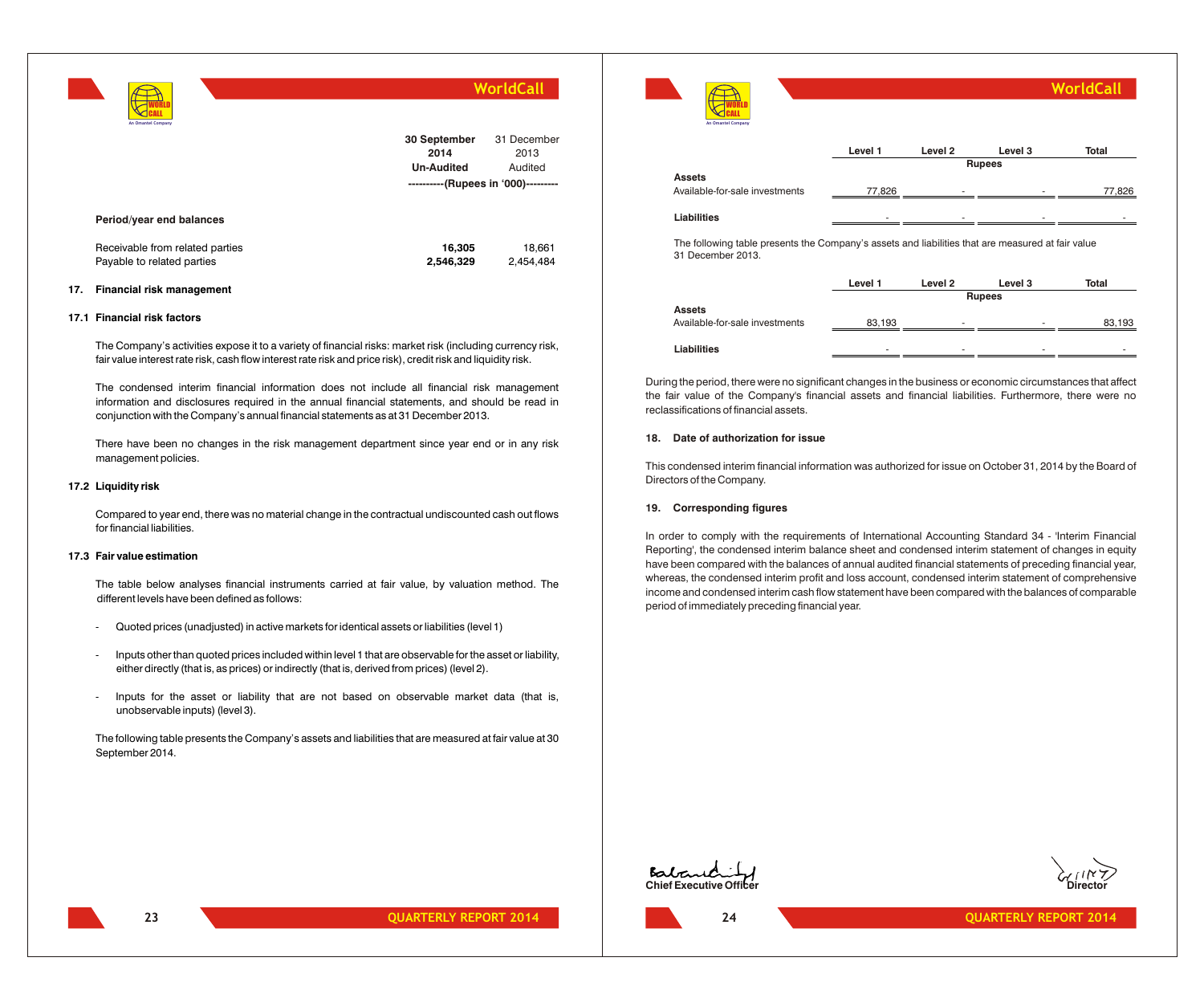

# **WORLDCALL TELECOM LIMITED AND ITS SUBSIDIARY**

**CONDENSED CONSOLIDATED INTERIM FINANCIAL INFORMATION (UN-AUDITED) FOR THE PERIOD ENDED**

**30 SEPTEMBER 2014**



## **DIRECTORS' REVIEW**

The Directors of Worldcall Telecom Limited ("WTL" or the "Parent Company") are pleased to present condensed interim consolidated financial information of the Group for the nine months ended 30 September 2014.

## **Group Foreign Subsidiary**

**Worldcall Telecommunications Lanka (Private) Limited**

Winding up of the subsidiary is in process as approved in the earlier AGM of the Parent Company. In annexed condensed consolidated interim financial information, the subsidiary has been accounted for under IFRS 5 as discontinued operations.

For and on behalf of the Board of Directors

**26**

Baban **Babar Ali Syed** 31 October 2014 Chief Executive Officer

**25 QUARTERLY REPORT 2014 CUARTERLY REPORT 2014 26 26 QUARTERLY REPORT 2014**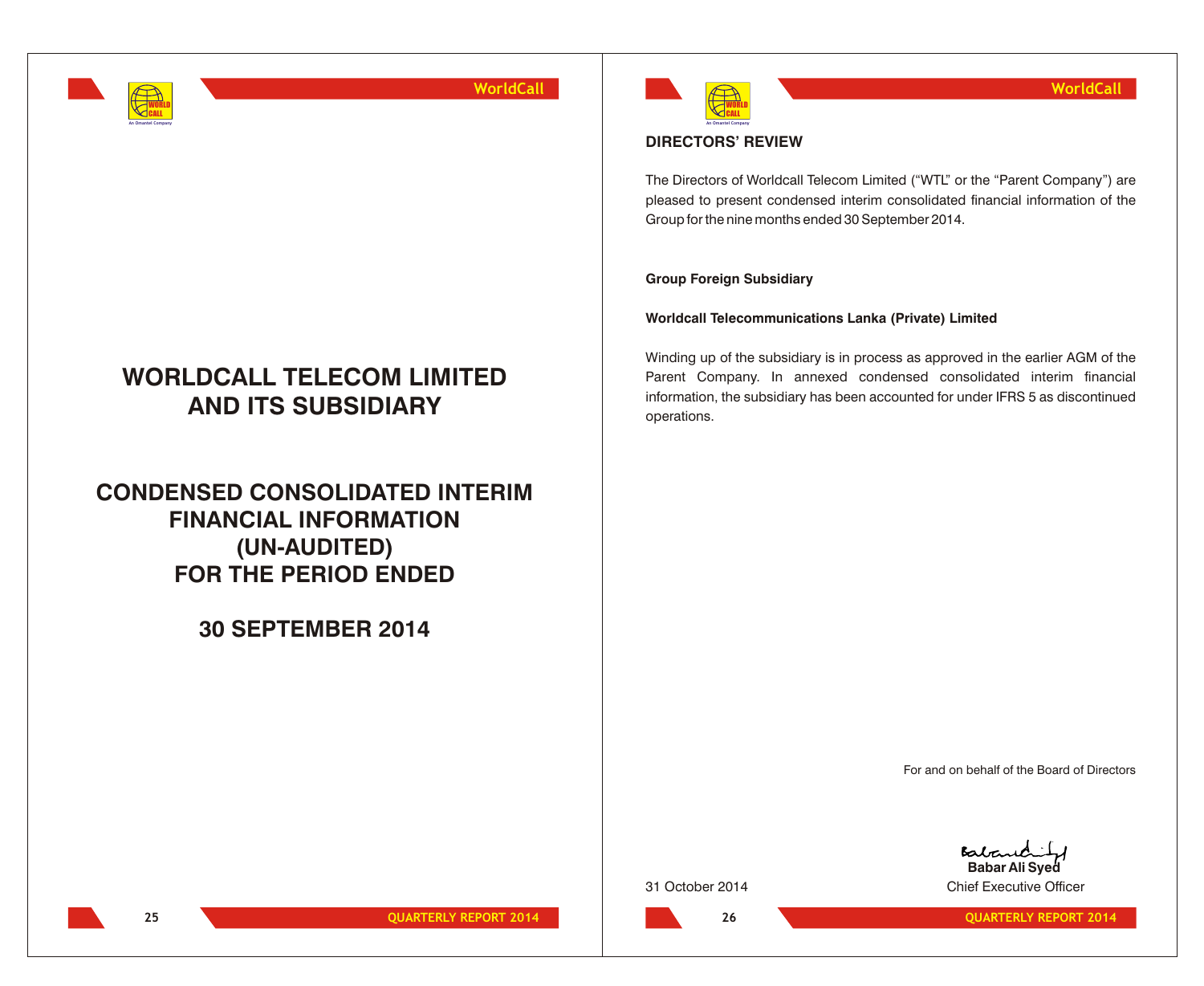#### **CONDENSED CONSOLIDATED INTERIM BALANCE SHEET (Un-Audited) AS AT 30 SEPTEMBER 2014 30 September** 31 December

WORLD CALL **An Omantel Company**

|                                                                                                                              |                | 2014                           | 2013                  |
|------------------------------------------------------------------------------------------------------------------------------|----------------|--------------------------------|-----------------------|
|                                                                                                                              |                | <b>Un-Audited</b>              | Un-Audited            |
| <b>NON-CURRENT ASSETS</b><br><b>Tangible fixed assets</b>                                                                    | Note           | -------(Rupees in '000)------- |                       |
| Property, plant and equipment                                                                                                | $\overline{7}$ | 10,462,528                     | 12,520,955            |
| Capital work-in-progress                                                                                                     |                | 1,580,812                      | 1,018,067             |
|                                                                                                                              |                | 12,043,340                     | 13,539,022            |
| Intangible assets                                                                                                            | 8              | 4,623,698                      | 4,775,881             |
| <b>Investment properties</b>                                                                                                 |                | 160,474                        | 160,474               |
| Long term trade receivables                                                                                                  |                | 115,741                        | 172,794               |
| <b>Deferred taxation</b>                                                                                                     |                | 2,766,882                      | 2,546,247             |
| Long term loans and deposits                                                                                                 |                | 65,267                         | 77,615                |
| <b>CURRENT ASSETS</b>                                                                                                        |                | 19,775,402                     | 21,272,033            |
| Stores and spares                                                                                                            |                | 264,796                        | 186,253               |
| Stock in trade                                                                                                               |                | 272,303                        | 243,898               |
| Trade debts                                                                                                                  |                | 1,012,801                      | 1,043,058             |
| Loans and advances - considered good                                                                                         |                | 703,312                        | 969,604               |
| Deposits and prepayments                                                                                                     |                | 421,513                        | 192,786               |
| Short term investments<br>Other receivables                                                                                  |                | 77,826<br>92,853               | 83,193<br>69,965      |
| Income tax recoverable - net                                                                                                 |                | 97,947                         | 204,690               |
| Cash and bank balances                                                                                                       |                | 906,249                        | 2,501,852             |
|                                                                                                                              |                | 3.849.600                      | 5,495,299             |
| Assets of disposal group classified as held for sale                                                                         | 9              | 1,120,503                      | 128                   |
| <b>CURRENT LIABILITIES</b>                                                                                                   |                | 4,970,103                      | 5,495,427             |
| Current maturities of non-current liabilities                                                                                |                |                                |                       |
| Running finance under mark up arrangements - secured                                                                         |                | 3,216,329<br>775,425           | 1,831,247<br>786,944  |
| Short term borrowings                                                                                                        | 10             |                                | 69,756                |
| License fee payable                                                                                                          |                | 1,021,500                      | 1,021,500             |
| Trade and other payables                                                                                                     |                | 7,280,807                      | 7,040,571             |
| Interest and mark up accrued                                                                                                 |                | 207,935                        | 258,311               |
|                                                                                                                              |                | 12,501,996                     | 11,008,329            |
| Liabilities of disposal group classified as held-for-sale                                                                    | 9              | 7,313                          | 8,077                 |
|                                                                                                                              |                | 12,509,309                     | 11,016,406            |
| <b>NET CURRENT LIABILITIES</b><br><b>NON-CURRENT LIABILITIES</b>                                                             |                | (7,539,206)                    | (5,520,979)           |
| Term finance certificates - secured                                                                                          | 11             | 547,914                        | 1,095,824             |
| Long term loans                                                                                                              | 12             | 2,730,361                      | 3,201,197             |
| Retirement benefits                                                                                                          |                | 337,679                        | 336,991               |
| Liabilities against assets subject to finance lease                                                                          |                | 3,308                          | 1.423                 |
| Long term payables                                                                                                           |                | 825,707                        | 1,123,506             |
| Long term deposits                                                                                                           |                | 42,564                         | 42,333                |
| Contingencies and commitments                                                                                                | 13             | 4,487,533                      | 5,801,274             |
| <b>REPRESENTED BY</b>                                                                                                        |                | 7,748,663                      | 9,949,780             |
| Authorized capital                                                                                                           |                |                                |                       |
| 1,500,000,000 (31 December 2013: 1,500,000,000) ordinary shares of Rs 10 each                                                |                | 15,000,000                     | 15,000,000            |
| 500,000 (31 December 2013: 500,000) preference shares of USD 100 each<br>(USD 50,000,000 equivalent to Rs 6,000,000,000)     |                | 6,000,000                      | 6,000,000             |
| Ordinary share capital                                                                                                       |                | 8,605,716                      | 8,605,716             |
| Preference share capital                                                                                                     |                | 3,537,700                      | 3,537,700             |
| Share premium                                                                                                                |                | 837,335                        | 837,335               |
| Fair value reserve                                                                                                           |                | 6,335                          | 11,702                |
| Exchange translation reserve                                                                                                 |                | 50,192                         | 136,733               |
| <b>Accumulated loss</b>                                                                                                      |                | (5,415,983)                    | (3,532,185)           |
| Capital and reserves attributable to equity holders of the Parent Company                                                    |                | 7,621,295                      | 9,597,001             |
| Non controlling interest                                                                                                     |                | (4,992)<br>7,616,303           | (5, 181)<br>9,591,820 |
| Surplus on revaluation                                                                                                       |                | 132,360                        |                       |
|                                                                                                                              |                | 7,748,663                      | 357,960<br>9,949,780  |
|                                                                                                                              |                |                                |                       |
| The annexed notes 1 to 19 form an integral part of this condensed consolidated interim financial information.<br>Batar<br>ıĈ |                |                                |                       |
| <b>Chief Executive Officer</b>                                                                                               |                |                                | Coirector             |

**27 QUARTERLY REPORT 2014 QUARTERLY REPORT 2014**



## **WorldCall**

## **CONDENSED CONSOLIDATED INTERIM PROFIT AND LOSS ACCOUNT (UN-AUDITED) FOR THE QUARTER AND NINE MONTHS ENDED 30 SEPTEMBER 2014**

|                                                           |               | Nine months<br>ended | Nine months<br>ended | Quarter<br>ended          | Quarter<br>ended     |
|-----------------------------------------------------------|---------------|----------------------|----------------------|---------------------------|----------------------|
|                                                           |               | 30 September<br>2014 | 30 September<br>2013 | 30 September<br>2014      | 30 September<br>2013 |
|                                                           |               | <b>Un-Audited</b>    | Un-Audited           | <b>Un-Audited</b>         | Un-Audited           |
|                                                           |               |                      |                      | - (Rupees in '000) ------ |                      |
|                                                           | Note          |                      |                      |                           |                      |
| <b>Continuing operations</b>                              |               |                      |                      |                           |                      |
| Revenue - net                                             |               | 1,824,574            | 2,762,514            | 535,813                   | 947,536              |
| Direct cost                                               |               | (2,526,012)          | (2,941,322)          | (908, 440)                | (1, 128, 709)        |
| Gross loss                                                |               | (701, 438)           | (178, 808)           | (372, 627)                | (181, 173)           |
| Operating cost                                            |               | (805, 727)           | (1, 141, 995)        | (268, 426)                | (544,431)            |
| <b>Operating loss</b>                                     |               | (1,507,165)          | (1,320,803)          | (641, 053)                | (725, 604)           |
| Finance cost                                              |               | (562,083)            | (467, 523)           | (214,900)                 | (141, 708)           |
|                                                           |               | (2,069,248)          | (1,788,326)          | (855, 953)                | (867, 312)           |
| Impairment loss on available-for-sale<br>financial assets |               |                      | (13,202)             |                           | (13,202)             |
| Other income                                              | 14            | 299,362              | 46,873               |                           | 32,967               |
| Other expenses                                            |               | (15, 024)            | (517, 689)           | (247, 958)                | (409, 752)           |
| Loss before taxation                                      |               | (1,784,910)          | (2, 272, 344)        | (1, 103, 911)             | (1, 257, 299)        |
| Taxation                                                  |               | (29, 363)            | 740,087              | 97,855                    | 340,667              |
| Loss after taxation from continuing<br>operations         |               | (1, 814, 273)        | (1,532,257)          | (1,006,056)               | (916, 632)           |
|                                                           |               |                      |                      |                           |                      |
| <b>Discontinued operations</b>                            |               |                      |                      |                           |                      |
| Loss for the period from discontinued                     |               | (711)                | (1,692)              | (284)                     | (391)                |
| operations                                                |               | (1,814,984)          | (1,533,949)          | (1,006,340)               | (917, 023)           |
| Attributable to:                                          |               |                      |                      |                           |                      |
| Equity holders of the Parent Company                      |               | (1,814,775)          | (1,533,453)          | (1,006,256)               | (916,909)            |
| Non-controlling interest                                  |               | (209)                | (496)                | (84)                      | (114)                |
|                                                           |               | (1,814,984)          | (1,533,949)          | (1,006,340)               | (917, 023)           |
| Basic loss per share                                      |               |                      |                      |                           |                      |
| From continuing operations                                | <b>Rupees</b> | (2.29)               | (1.83)               | (1.24)                    | (1.11)               |
| From discontinued operations                              | <b>Rupees</b> | (0.00)               | (0.00)               | (0.00)                    | (0.00)               |
| From loss for the period                                  | <b>Rupees</b> | (2.29)               | (1.83)               | (1.24)                    | (1.11)               |
| Diluted loss per share                                    |               |                      |                      |                           |                      |
| From continuing operations                                | <b>Rupees</b> | (0.58)               | (1.30)               | (0.32)                    | (0.77)               |
| From discontinued operations                              | <b>Rupees</b> | (0.00)               | (0.00)               | (0.00)                    | (0.00)               |
| From loss for the period                                  | <b>Rupees</b> | (0.58)               | (1.30)               | (0.32)                    | (0.77)               |
|                                                           |               |                      |                      |                           |                      |

The annexed notes 1 to 19 form an integral part of this condensed consolidated interim financial information.

Babanchity **Chief Executive Officer Director Director**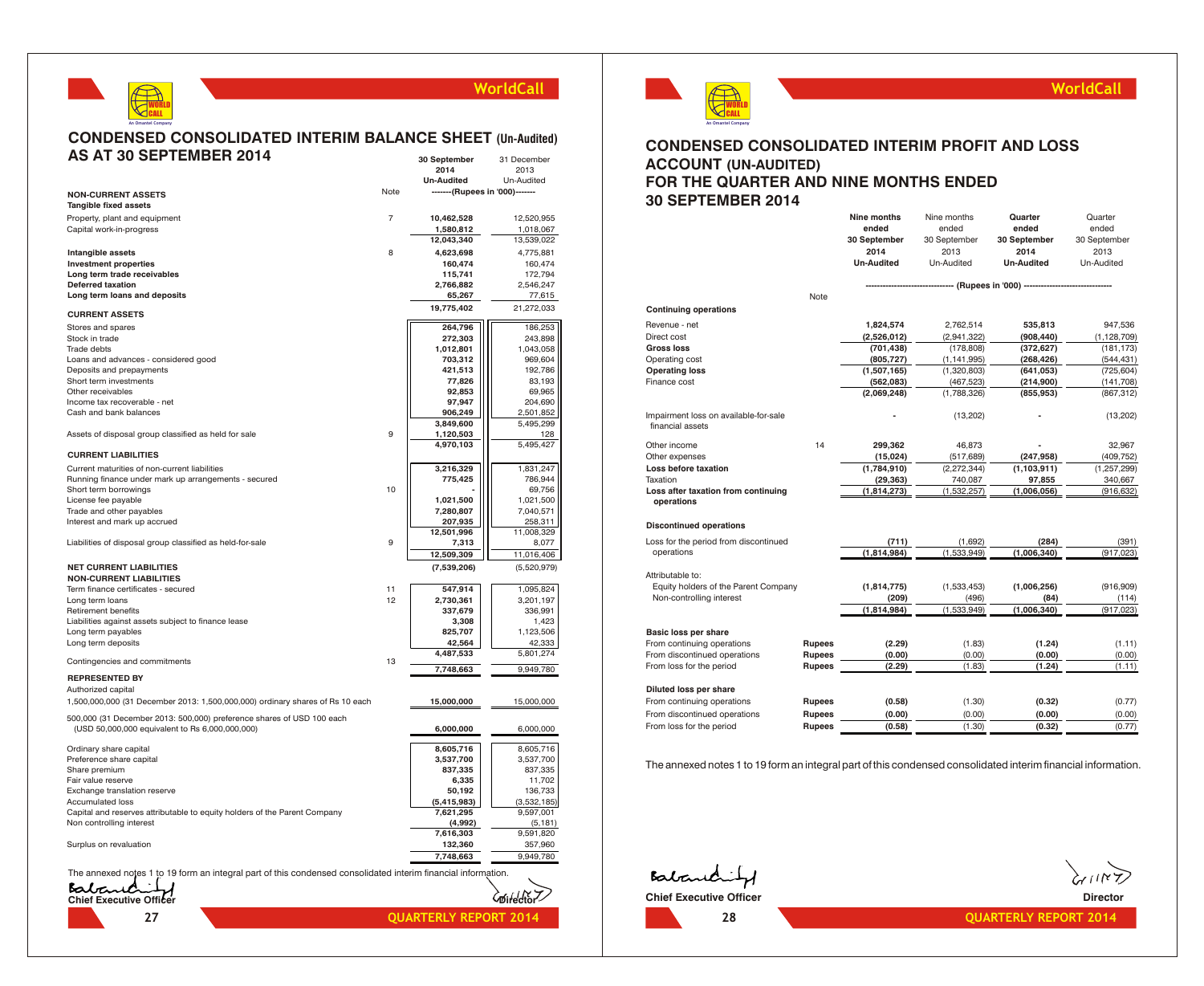

## **CONDENSED CONSOLIDATED INTERIM STATEMENT OF COMPREHENSIVE INCOME (UN-AUDITED) FOR THE QUARTER AND NINE MONTHS ENDED 30 SEPTEMBER 2014**

|                                                                                                              | Nine months<br>ended<br>30 September<br>2014<br><b>Un-Audited</b> | Nine months<br>ended<br>30 September<br>2013<br>Un-Audited | Quarter<br>ended<br>30 September<br>2014<br><b>Un-Audited</b>       | Quarter<br>ended<br>30 September<br>2013<br>Un-Audited |
|--------------------------------------------------------------------------------------------------------------|-------------------------------------------------------------------|------------------------------------------------------------|---------------------------------------------------------------------|--------------------------------------------------------|
|                                                                                                              |                                                                   |                                                            | ------------------ (Rupees in '000) ------------------------------- |                                                        |
|                                                                                                              |                                                                   |                                                            |                                                                     |                                                        |
| Loss for the period                                                                                          | (1,814,984)                                                       | (1,533,949)                                                | (1,006,340)                                                         | (917, 023)                                             |
| Other comprehensive income/(loss):                                                                           |                                                                   |                                                            |                                                                     |                                                        |
| Items that may be reclassified subsequently<br>to profit or loss:                                            |                                                                   |                                                            |                                                                     |                                                        |
| - Exchange differences on translating foreign operations<br>- Net change in fair value of available-for-sale | 1,357                                                             | (2,993)                                                    | (3,630)                                                             | (3,991)                                                |
| financial assets                                                                                             | (5, 367)                                                          | (21.847)                                                   | (3, 419)                                                            | (17, 818)                                              |
|                                                                                                              | (4,010)                                                           | (24, 840)                                                  | (7,049)                                                             | (21, 809)                                              |
| Items that will not be reclassified to profit or loss:                                                       |                                                                   |                                                            |                                                                     |                                                        |
| - Recognition of actuarial income on                                                                         |                                                                   |                                                            |                                                                     |                                                        |
| defined benefit plan<br>- Impairment loss of property, plant and equipment                                   |                                                                   | 1,665                                                      |                                                                     | 1,665                                                  |
| set-off against surplus on revaluation - net of tax<br>- Impairment loss on available-for-sale financial     | (225, 731)                                                        |                                                            | (225, 731)                                                          |                                                        |
| assets transferred to profit or loss                                                                         |                                                                   | 13,202                                                     |                                                                     | 13,202                                                 |
|                                                                                                              | (225, 731)                                                        | 14,867                                                     | (225, 731)                                                          | 14,867                                                 |
| Other comprehensive loss - net of tax                                                                        | (229, 741)                                                        | (9,973)                                                    | (232,780)                                                           | (6,942)                                                |
| Total comprehensive loss for the period - net of tax                                                         | (2,044,725)                                                       | (1,543,922)                                                | (1, 239, 120)                                                       | (923, 965)                                             |
| Attributable to:                                                                                             |                                                                   |                                                            |                                                                     |                                                        |
| Equity holders of the Parent Company                                                                         | (2,044,914)                                                       | (1,542,547)                                                | (1, 237, 971)                                                       | (922, 679)                                             |
| Non-controlling interest                                                                                     | 189                                                               | (1, 375)                                                   | (1, 149)                                                            | (1, 286)                                               |
|                                                                                                              | (2,044,725)                                                       | (1,543,922)                                                | (1, 239, 120)                                                       | (923, 965)                                             |

The annexed notes 1 to 19 form an integral part of this condensed consolidated interim financial information.





**29 CONSERVISHERLY REPORT 2014 CONSERVISHERLY REPORT 2014 30 CONSERVISHERLY REPORT 2014** 



## **WorldCall**

## **CONDENSED CONSOLIDATED INTERIM CASH FLOW STATEMENT (UN-AUDITED) FOR THE NINE MONTHS ENDED 30 SEPTEMBER 2014**

## **30 September** 30 September **Note 2014** 2013 **Un-Audited** Un-Audited  **------------(Rupees in '000)------------ Cash flows from operating activities** Cash (used in)/generated from operations 15 **(250,179)** 1,080,470 *Decrease in the non-current assets:* - Long term deposits **12,348** 39,984 - Long term trade receivables **57,053** 62,280 *Increase/(decrease) in the non-current liabilities:* - Long term deposits **231** (68) - Deferred income **-** (65,916) - Long term payables **(92,077)** 146,111 Retirement benefits paid **(61,961)** (80,561) (80,561) Finance cost paid **(423,307)** (422,720) Taxes paid **(22,391)** (27,567) **Net cash (outflow)/inflow from operating activities (780,282)** 732,013 **Cash flows from operating activities** Fixed capital expenditure **(918,375)** (969,039) Proceeds from sale of property, plant and equipment **9,664** | **9,032 Net cash outflow in investing activities (908,711)** (961,007) **Cash flows from financing activities** Proceeds received against preference shares **Fig. 1.2.3.537,700** Proceeds received against long term loan acquired **250,000** Initial transaction cost paid **and the cost paid of the cost paid of the cost paid of the cost paid of the cost paid of the cost paid of the cost paid of the cost paid of the cost paid of the cost paid of the cost paid of** Repayment of long term loans **and the set of the set of the set of 109,956) (109,956)** Payment of short term borrowings - net **(3,000)** (946,511) Running finance - net **(11,519)** (1,572) Repayment of liabilities against assets subject to finance lease  $(30,491)$  (40,477) **Net cash inflow from financing activities 93,265** 2,549,140 **Net (decrease)/increase in cash and cash equivalents (1,595,729)** 2,320,146 **Cash and cash equivalents at the beginning of the period 2,501,980** 100,886 **Nine months ended** Nine months ended

**Cash and cash equivalents at the end of the period**  $\overline{906,251}$  $\overline{2,421,032}$ 

The annexed notes 1 to 19 form an integral part of this condensed consolidated interim financial information.

**Chief Executive Officer Director**

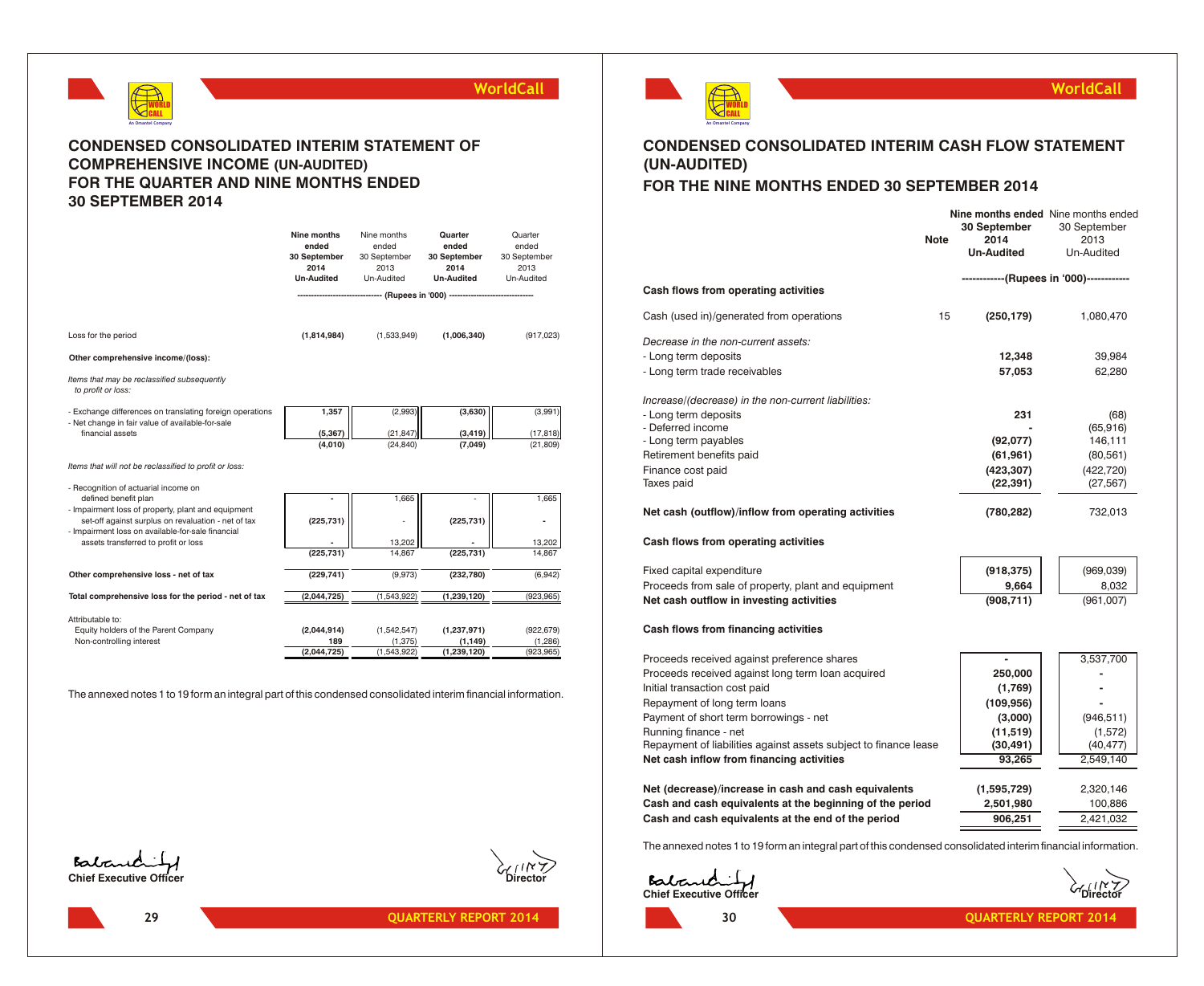CONDENSED CONSOLIDATED INTERIM STATEMENT OF CHANGES IN EQUITY (UN-AUDITED)<br>FOR THE NINE MONTHS ENDED 30 SEPTEMBER 2014 **CONDENSED CONSOLIDATED INTERIM STATEMENT OF CHANGES IN EQUITY (UN-AUDITED) FOR THE NINE MONTHS ENDED 30 SEPTEMBER 2014**

|                                          |                   |                      |                                             |                                       |                        |                                                               |                                 |                                |                                  |                     |                              |                                |                              |                         |                     |                                                               |                                 | <b>WorldCall</b>                                                                | <b>WorldCal</b>                                                                                                                                                                                                 |
|------------------------------------------|-------------------|----------------------|---------------------------------------------|---------------------------------------|------------------------|---------------------------------------------------------------|---------------------------------|--------------------------------|----------------------------------|---------------------|------------------------------|--------------------------------|------------------------------|-------------------------|---------------------|---------------------------------------------------------------|---------------------------------|---------------------------------------------------------------------------------|-----------------------------------------------------------------------------------------------------------------------------------------------------------------------------------------------------------------|
|                                          |                   |                      |                                             |                                       |                        |                                                               |                                 |                                |                                  |                     |                              |                                |                              |                         |                     |                                                               |                                 |                                                                                 |                                                                                                                                                                                                                 |
| Total equity                             |                   | 8,970,563            | $(73,942)$<br>$(1,533,453)$<br>3,537,700    | (12, 134)                             | 4,945                  | (37, 160)                                                     | 10,856,519                      |                                | $(87,197)$<br>(769,571)<br>6,651 |                     |                              | (56, 622)<br>9,949,780         | (1,814,775)                  | (229, 950)              |                     | (156, 392)                                                    | 748,664                         |                                                                                 | NOTES TO THE CONDENSED CONSOLIDATED INTERIM                                                                                                                                                                     |
|                                          |                   |                      |                                             |                                       |                        |                                                               |                                 |                                | (520)                            |                     |                              |                                |                              |                         |                     |                                                               |                                 |                                                                                 | <b>FINANCIAL INFORMATION (UN-AUDITED)</b><br>FOR THE NINE MONTHS ENDED 30 SEPTEMBER 2014                                                                                                                        |
| controlling<br>interest<br>$\frac{5}{2}$ |                   | (3, 286)             |                                             | (1,375)                               |                        |                                                               | (4,661)                         |                                |                                  |                     |                              | (5, 181)                       |                              |                         |                     |                                                               | 992)                            |                                                                                 |                                                                                                                                                                                                                 |
|                                          |                   |                      |                                             |                                       |                        |                                                               |                                 |                                |                                  |                     |                              |                                |                              |                         |                     |                                                               |                                 |                                                                                 | Legal status and nature of business<br>1.                                                                                                                                                                       |
| Total                                    |                   | 8,973,849            | 3,537,700                                   | $(73,942)$<br>(1,533,453)<br>(10,759) | 4,945                  | (37, 160)                                                     | 0,861,179                       | (87, 197)                      | 769,571)<br>7,171                |                     |                              | (56, 622)                      | (1,814,775)<br>9,954,961     | (230, 139)              |                     | (156, 392)                                                    |                                 |                                                                                 | 1.1 The Group consists of:                                                                                                                                                                                      |
|                                          |                   |                      |                                             |                                       |                        |                                                               |                                 |                                |                                  |                     |                              |                                |                              |                         |                     |                                                               |                                 |                                                                                 | Worldcall Telecom Limited; and                                                                                                                                                                                  |
| Surplus on<br>revaluation                |                   | 348,130              |                                             |                                       | 8,609                  |                                                               | 356,739                         |                                |                                  | 1,221               |                              | 357,960                        |                              | (225, 731)              | $\frac{5}{13}$      |                                                               |                                 |                                                                                 | Worldcall Telecommunications Lanka (Private) Limited, together "the Group".                                                                                                                                     |
|                                          |                   |                      |                                             |                                       |                        |                                                               |                                 |                                |                                  |                     |                              |                                |                              |                         |                     |                                                               |                                 |                                                                                 | 1.2 Worldcall Telecom Limited ("the Parent Company") is a public limited company incorporate<br>Pakistan on 15 March 2001 under the Companies Ordinance, 1984 and its shares are que                            |
|                                          |                   | (826, 720)           | $(73,942)$<br>$(1,533,453)$                 |                                       | $(3,664)$<br>(154,800) | (37, 160)                                                     | (2,629,739)                     |                                | (87,197)<br>(769,571)<br>1,665   |                     | $(1,221)$<br>10,500          | (56, 622)                      | (1, 814, 775)<br>(3,532,185) |                         |                     | $(131)$<br>$87,500$<br>$(156,392)$                            | 5,415,983                       |                                                                                 | on the Karachi and Lahore Stock Exchanges. The Parent Company commenced its operat                                                                                                                              |
| Accumulated<br>loss                      |                   |                      |                                             |                                       |                        |                                                               |                                 |                                |                                  |                     |                              |                                |                              |                         |                     |                                                               |                                 |                                                                                 | on 01 December 2004 and is engaged in providing Wireless Local Loop ("WLL") and L<br>Distance & International ("LDI") services in Pakistan, operation and maintenance of pun                                    |
|                                          | (DOO, ul seedng)- | (4,447)              |                                             | (2, 114)                              |                        | 154,800                                                       |                                 |                                | (1,006)                          |                     | (10,500)                     |                                |                              | 959                     |                     | (87,500)                                                      |                                 |                                                                                 | payphones network and re-broadcasting international/national satellite/terrestrial wireless<br>cable television and radio signals as well as interactive communication and to estab                             |
| Currency<br>translation<br>squity holde  |                   |                      |                                             |                                       |                        |                                                               | 148,239                         |                                |                                  |                     |                              | 136,733                        |                              |                         |                     |                                                               | 50,192                          |                                                                                 | maintain and operate the licensed telephony services. The Parent Company has been licer                                                                                                                         |
|                                          |                   |                      |                                             |                                       |                        |                                                               |                                 |                                |                                  |                     |                              |                                |                              |                         |                     |                                                               |                                 |                                                                                 | by Pakistan Telecommunication Authority ("PTA") and Pakistan Electronic Media Regula<br>Authority ("PEMRA") for these purposes. The registered office of the Parent Compar                                      |
| Fair value<br>reserve                    |                   | 13,835               |                                             | (8,645)                               |                        |                                                               | 5,190                           |                                | 6,512                            |                     |                              | 11,702                         |                              | (5, 367)                |                     |                                                               |                                 |                                                                                 | situated at 67-A, C III, Gulberg III, Lahore. During the year ended 30 June, 2008, 56.                                                                                                                          |
| Attributable                             |                   |                      |                                             |                                       |                        |                                                               |                                 |                                |                                  |                     |                              |                                |                              |                         |                     |                                                               |                                 |                                                                                 | ordinary shares (488,839,429 ordinary shares) of the Parent Company were acquired by O<br>Telecommunications Company SAOG ("the Holding Company").                                                              |
| Share<br>premium                         |                   | 837,335              |                                             |                                       |                        |                                                               |                                 |                                |                                  |                     |                              |                                | 837,335                      |                         |                     |                                                               |                                 |                                                                                 | Worldcall Telecommunications Lanka (Private) Limited ("the Subsidiary") was incorporate                                                                                                                         |
|                                          |                   |                      |                                             |                                       |                        |                                                               |                                 |                                |                                  |                     |                              |                                |                              |                         |                     |                                                               |                                 |                                                                                 | Sri Lanka and is a joint venture with Hayleys Group to operate payphones. The principal act<br>of the Subsidiary is the operation and maintenance of a public payphones network. Paypho                         |
|                                          |                   |                      | 3,537,700                                   |                                       |                        |                                                               |                                 |                                |                                  |                     |                              |                                |                              |                         |                     |                                                               |                                 |                                                                                 | are installed at various shops/commercial outlets. The Parent Company holds 70.65% of vo                                                                                                                        |
| Preference<br>share capital              |                   |                      |                                             |                                       |                        |                                                               |                                 |                                |                                  |                     |                              | 3,537,700                      |                              |                         |                     |                                                               |                                 |                                                                                 | securities in the Subsidiary.                                                                                                                                                                                   |
|                                          |                   |                      |                                             |                                       |                        |                                                               |                                 |                                |                                  |                     |                              |                                |                              |                         |                     |                                                               |                                 |                                                                                 | <b>Basis of preparation</b><br>2.                                                                                                                                                                               |
| Ordinary share<br>capital                |                   | 8,605,716            |                                             |                                       |                        |                                                               | 8,605,                          |                                |                                  |                     |                              | 8,605,716                      |                              |                         |                     |                                                               |                                 |                                                                                 | Consolidation                                                                                                                                                                                                   |
|                                          |                   |                      |                                             |                                       |                        |                                                               |                                 |                                |                                  |                     |                              |                                |                              |                         |                     |                                                               |                                 |                                                                                 | The condensed consolidated interim financial information includes the financial information of<br>Group. The financial information of the Subsidiary has been consolidated on a line by line basis.             |
|                                          |                   |                      |                                             |                                       |                        |                                                               |                                 |                                | period                           |                     |                              |                                |                              | period                  |                     |                                                               |                                 | m an integral part of this condensed consolidated interim financial information | Subsidiary                                                                                                                                                                                                      |
|                                          |                   | ි.                   |                                             |                                       |                        |                                                               | <b>Audited</b> )                |                                |                                  |                     |                              | udited)                        |                              |                         |                     |                                                               | Audited)                        |                                                                                 | Subsidiary is an entity controlled by the Parent Company. Control exists when a Company has                                                                                                                     |
|                                          |                   |                      | shares                                      |                                       |                        |                                                               | A-iU)                           | shar                           | 흐                                |                     |                              | A-4U)                          |                              |                         |                     |                                                               | ś                               | 19 forr                                                                         | power, directly or indirectly, to govern the financial and operating policies of the entity so as to be                                                                                                         |
|                                          |                   | December 2012 (Audit | preference                                  | Other comprehensive loss for the      | revaluation            |                                                               | Balance as at 30 September 2013 |                                | Other comprehensive income/(los  | revaluation         |                              | Balance as at 31 December 2013 |                              |                         | revaluation         |                                                               | Balance as at 30 September 2014 | The annexed notes 1 to                                                          | from its activities. The financial information of the Subsidiary is included in the conder<br>consolidated interim financial information from the date that control commences until the date<br>control ceases. |
|                                          |                   |                      | prefer                                      |                                       | Transfer to surplus on | Dividend on preference shares<br>Exchange translation reserve |                                 | Cost of issuance of preference |                                  | δ                   | Exchange translation reserve | Dividend on preference shares  |                              | comprehensive (loss)/in | 5                   | Dividend on preference shares<br>Exchange translation reserve |                                 | <b>Bolcond</b>                                                                  | Transactions eliminated on consolidation                                                                                                                                                                        |
|                                          |                   | as at 31             | : of issuance ot  <br>s for the period<br>৳ |                                       |                        |                                                               |                                 |                                | for the period                   | Transfer to surplus |                              |                                |                              | Loss for the period     | Transfer to surplus |                                                               |                                 |                                                                                 | Intragroup balances and any other unrealized gains and losses or income and expenses arising t                                                                                                                  |
|                                          |                   | Balance              |                                             |                                       |                        |                                                               |                                 |                                | Loss <sup>-</sup>                |                     |                              |                                |                              | Other                   |                     |                                                               |                                 |                                                                                 | intragroup transactions, are eliminated in preparing the condensed consolidated interim finar                                                                                                                   |
| 31                                       |                   |                      |                                             |                                       |                        |                                                               |                                 |                                |                                  |                     |                              |                                |                              |                         |                     |                                                               |                                 | <b>OUARTERLY REPORT 2014</b>                                                    | 32<br><b>QUARTERLY REPORT 2014</b>                                                                                                                                                                              |

## **NOTES TO THE CONDENSED CONSOLIDATED INTERIM FINANCIAL INFORMATION (UN-AUDITED) FOR THE NINE MONTHS ENDED 30 SEPTEMBER 2014**

#### **1. Legal status and nature of business**

Worldcall Telecommunications Lanka (Private) Limited ("the Subsidiary") was incorporated in Sri Lanka and is a joint venture with Hayleys Group to operate payphones. The principal activity of the Subsidiary is the operation and maintenance of a public payphones network. Payphones are installed at various shops/commercial outlets. The Parent Company holds 70.65% of voting securities in the Subsidiary .

#### **2. Basis of preparation**

#### **Consolidation**

#### **Subsidiary**

#### **Transactions eliminated on consolidation**

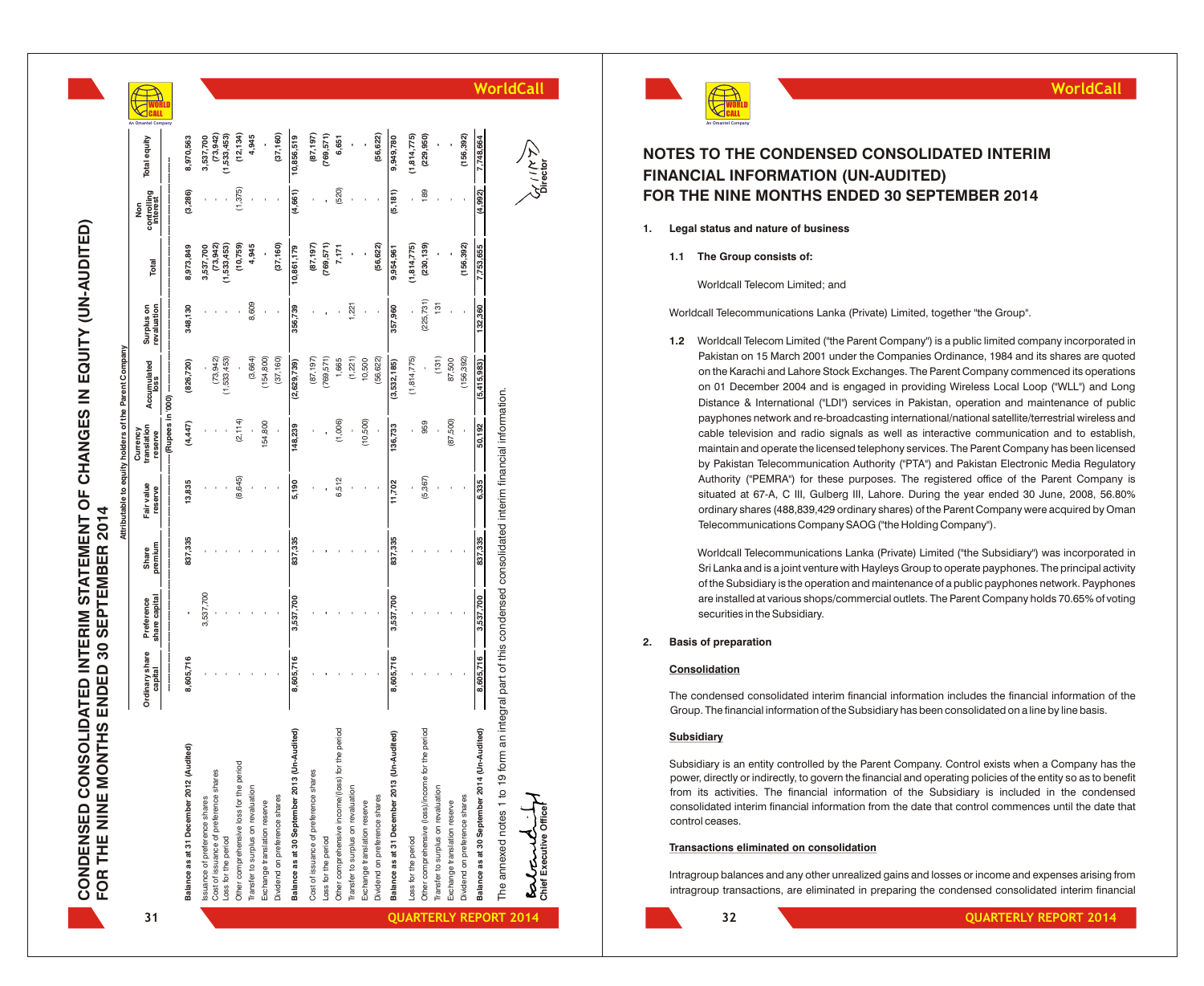

information. Unrealized losses are eliminated in the same way as unrealized gains but only to the extent that there is no evidence of impairment.

Non controlling interest is that part of net results of operations and of net assets of the Subsidiary attributable to interest which are not owned by the Group. Non controlling interest is presented separately in the consolidated financial statements. In view of negative equity of the Subsidiary, the complete amount of losses are being borne by the Parent Company.

#### **3 Statement of compliance**

This condensed interim consolidated financial information is unaudited and is being submitted to the members in accordance with section 245 of the Companies Ordinance, 1984. It has been prepared in accordance with the requirements of the International Accounting Standard (IAS) 34 - 'Interim Financial Reporting' and provisions of and directives issued under the Companies Ordinance, 1984. In case where requirements differ, the provisions of or directives issued under the Companies Ordinance, 1984 have been followed. This condensed consolidated interim financial information does not include all the information and disclosures required in the annual financial statements and should be read in conjunction with the annual financial statements for the year ended 31 December 2013.

#### **4. Significant accounting policies**

**4.1** The accounting policies and the methods of computation adopted in the preparation of this condensed interim financial information are the same as those applied in the preparation of preceding annual published financial statements for the year ended 31 December 2013.

#### **4.2 Initial application of standards, amendments or an interpretation to existing standards**

The following amendments to existing standards have been published that are applicable to the Group's financial statements covering annual periods, beginning on or after the following dates:

#### **4.2.1 Standards, amendments and interpretations to approved accounting standards that are effective in the current year**

Certain standards, amendments and interpretations to approved accounting standards are effective in the current year but are considered not to be relevant or to have any significant effect on the Group's operations and are, therefore, not detailed in this condensed interim financial information.

#### **4.2.2 Standards, amendments and interpretations to existing standards that are not yet effective and have not been early adopted by the Group**

There are certain standards, amendments to the approved accounting standards and interpretations that are mandatory for the Group's accounting periods beginning on or after January 1, 2015 but are considered not to be relevant or to have any significant effect on the Group's operations and are, therefore, not detailed in this condensed interim financial information.

#### **5. Significant accounting judgments and estimates**

The preparation of condensed consolidated interim financial information in conformity with approved accounting standards requires management to make judgments, estimates and assumptions that affect the application of accounting policies and reported amounts of assets and liabilities, income



**33**

**QUARTERLY REPORT 2014 QUARTERLY REPORT 2014**



and expenses. The estimates, associated assumptions and judgments are based on historical experience and various other factors that are believed to be reasonable under the circumstances, the result of which form the basis of making the judgments about carrying values of assets and liabilities that are not readily apparent from other sources. Actual results may differ from these estimates. In preparing this condensed consolidated interim financial information, the significant judgments made by management in applying accounting policies and the key sources of estimation were the same as those that were applied to the financial statements for the year ended 31 December 2013.

**6.** Income tax expense is recognised based on management's best estimate of the weighted average annual income tax rate expected for the full financial year.

|     |                                                 | <b>Note</b> | 30 September<br>2014                | 31 December<br>2013 |
|-----|-------------------------------------------------|-------------|-------------------------------------|---------------------|
|     |                                                 |             | <b>Un-Audited</b>                   | Un-Audited          |
| 7.  | <b>Property, Plant and Equipment</b>            |             | ----------(Rupees in '000)--------- |                     |
|     | Owned and leased assets                         |             |                                     |                     |
|     | Opening                                         |             | 12,520,955                          | 13,002,060          |
|     | Additions for the period/year                   | 7.1         | 379,040                             | 831,490             |
|     |                                                 |             | 12,899,995                          | 13,833,550          |
|     | Disposals (at book value) for the period/year   | 7.2         | (5,596)                             | (46,090)            |
|     | Adjustment (at book value)                      |             |                                     | (631)               |
|     | Transferred to non-current assets held for sale | 9.2         | (1,356,011)                         |                     |
|     | Impairment on assets                            | 7.3         | (111, 769)                          |                     |
|     | Depreciation charged for the period/year        |             | (964,091)                           | (1, 265, 874)       |
|     | Closing book value                              | 7.4         | 10,462,528                          | 12,520,955          |
| 7.1 | Following is the detail of additions            |             |                                     |                     |
|     | Leasehold improvements                          |             | 2,587                               | 1,477               |
|     | Plant and equipment                             |             | 366,847                             | 823,293             |
|     | Office equipment                                |             | 2,560                               | 1,284               |
|     | Computers                                       |             | 1,671                               | 1,844               |
|     | Vehicles                                        |             | 5,375                               | 3,592               |
|     |                                                 |             | 379,040                             | 831,490             |
| 7.2 | Following are the book values of disposals      |             |                                     |                     |
|     | Leasehold improvement                           |             |                                     | 11                  |
|     | Plant and equipment                             |             | 4,320                               | 39,258              |
|     | Office equipment                                |             | 27                                  | 632                 |
|     | Computers                                       |             |                                     | 45                  |
|     | Furniture and fixtures                          |             | 6                                   | 273                 |

**7.3** The impairment loss has been set-off against the surplus on revaluation as per section 235 of the Companies Ordinance, 1984.

Vehicles **1,243** 5,871

**7.4** Property, plant and equipment includes equipment deployed in implementing the Universal Service Fund network which is subject to lien exercisable by Universal Service Fund Company ("USFC") in the event of failure by the Group to maintain service availability and quality specification.

**34**

**5,596** 46,090

**WorldCall**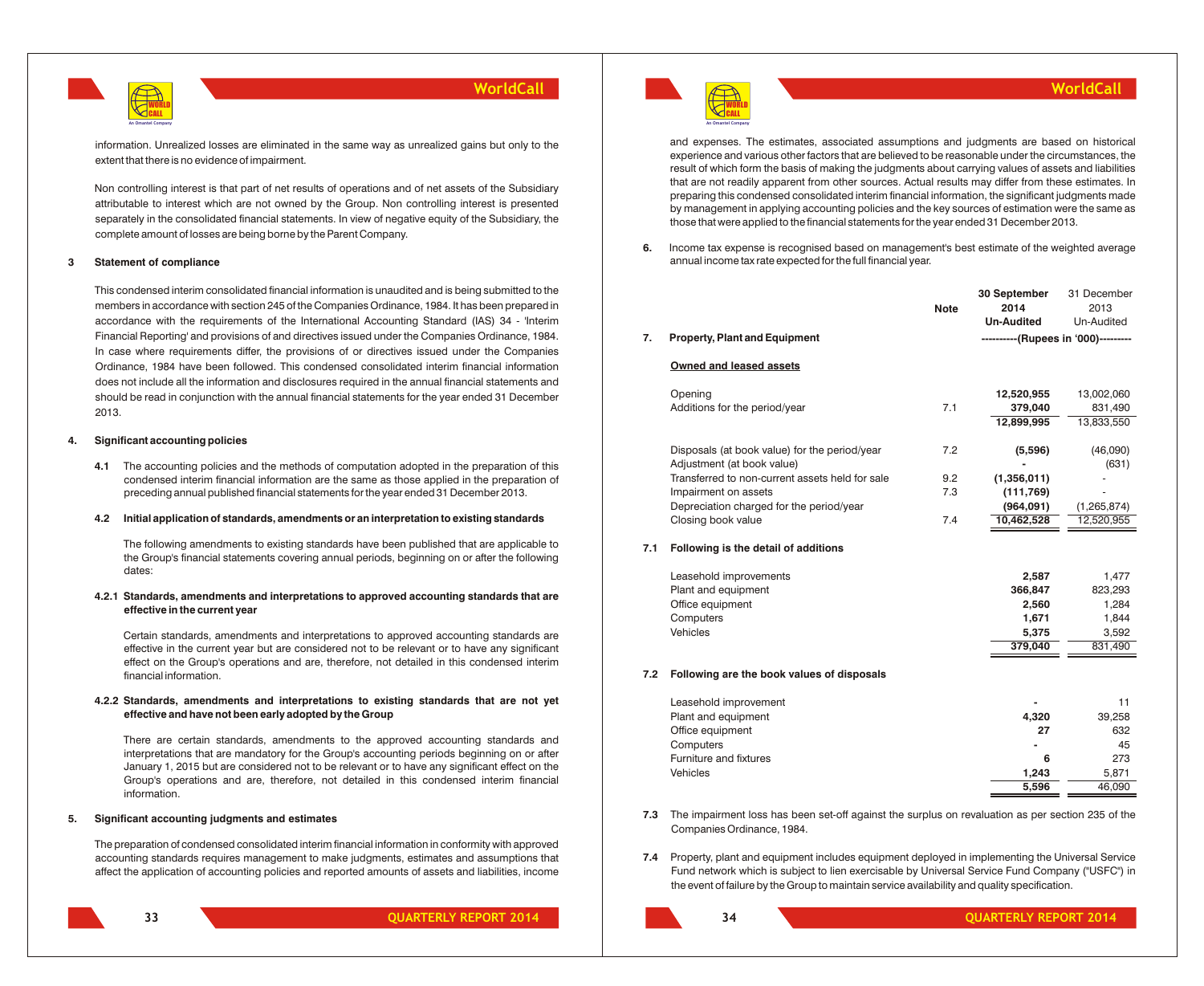|    |                                                                                                      |             |                                                          | WorldCall                                                |
|----|------------------------------------------------------------------------------------------------------|-------------|----------------------------------------------------------|----------------------------------------------------------|
|    | An Omantel Company                                                                                   | <b>Note</b> | 30 September<br>2014<br><b>Un-Audited</b>                | 31 December<br>2013<br>Un-Audited                        |
| 8. | Intangible assets                                                                                    |             | ----------(Rupees in '000)---------                      |                                                          |
|    | Licenses<br>Patents and copyrights<br>Indefeasible right of use - media cost<br>Software<br>Goodwill | 8.1         | 1,465,825<br>593,099<br>11,280<br>2,553,494<br>4,623,698 | 1,577,738<br>632,300<br>12,349<br>2,553,494<br>4,775,881 |

**8.1** Goodwill represents the difference between the cost of acquisition (fair value of consideration paid) and fair value of net identifiable assets acquired at the time of merger of Worldcall Telecom Limited with Worldcall Communications Limited, Worldcall Multimedia Limited and Worldcall Broadband Limited.

The Group assessed the recoverable amount of Goodwill at 30 September 2014 and determined that, as of this date, there is no indication of impairment of Goodwill. The recoverable amount was principally calculated on the basis of revised five years financial business plan.

The business plan also includes a comprehensive analysis of the existing operational deployments of the Group along with strategic direction of future investments and business growth. Discount rate of 16.3% was used for the calculation of net present value of future cash flows. The cash flows beyond the five years period have been extrapolated using a steady 5% growth rate which is consistent with the long-term average growth rate for the industry.

Based on the above revised business plan and continued support from the Holding Company, the Group will be able to meet its obligations and will be able to achieve satisfactory level of profitability in future.

#### **9. Non-current assets and liabilities classified as held for sale**

#### **9.1 Discontinued operations**

The Subsidiary was suffering losses as the demand for payphones in Sri Lanka has greatly diminished. Keeping in view the Sri Lankan market conditions and negative equity of the Subsidiary, the management decided and approved the winding up of the Subsidiary. Long term investment in the Subsidiary has been classified as discontinued operations.

Following are the results for the nine months ended 30 September 2014 and the comparative period of discontinued operations:

|                                           | Nine months ended | Nine months ended                   |
|-------------------------------------------|-------------------|-------------------------------------|
|                                           | 30 September      | 30 September                        |
|                                           | 2014              | 2013                                |
|                                           | <b>Un-Audited</b> | Un-Audited                          |
| <b>Results of discontinued operations</b> |                   | ----------(Rupees in '000)--------- |
|                                           |                   |                                     |
| Revenue                                   |                   |                                     |
| <b>Expenses</b>                           | (711)             | (1,738)                             |
| Results from operating activities         | (711)             | (1,738)                             |
| Finance cost                              |                   | (1)                                 |
| Other income                              |                   | 47                                  |
| Loss for the period                       | (711)             | (1,692)                             |
|                                           |                   |                                     |



| <b>80 September</b><br>2014<br><b>Un-Audited</b>                | 31 December<br>2013<br>Un-Audited<br>--(Rupees in '000)--------- |               |                                                 |             | Nine months ended<br>30 September<br>2014<br><b>Un-Audited</b><br>----------(Rupees in '000)--------- | Nine months ended<br>30 September<br>2013<br>Un-Audited |
|-----------------------------------------------------------------|------------------------------------------------------------------|---------------|-------------------------------------------------|-------------|-------------------------------------------------------------------------------------------------------|---------------------------------------------------------|
|                                                                 |                                                                  |               | Cash flow used in discontinued operations       |             |                                                                                                       |                                                         |
| 1,465,825                                                       | 1,577,738                                                        |               | Net cash used in operating activities           |             | (126)                                                                                                 | (1, 566)                                                |
|                                                                 |                                                                  |               | Net cash generated from financing activities    |             |                                                                                                       | 1,573                                                   |
| 593,099                                                         | 632,300                                                          |               | Net cash used in discontinued operation         |             | (126)                                                                                                 | $\overline{7}$                                          |
| 11,280                                                          | 12,349                                                           |               |                                                 |             |                                                                                                       |                                                         |
| 2,553,494<br>4,623,698                                          | 2,553,494<br>4,775,881                                           |               | <b>Assets and liabilities</b>                   |             |                                                                                                       |                                                         |
| (fair value of consideration paid)                              |                                                                  | <b>Assets</b> |                                                 |             |                                                                                                       |                                                         |
| ger of Worldcall Telecom Limited                                |                                                                  |               | Cash and bank balances                          |             |                                                                                                       |                                                         |
| nited and Worldcall Broadband                                   |                                                                  |               |                                                 |             | 2<br>$\overline{2}$                                                                                   | 128<br>128                                              |
|                                                                 |                                                                  |               |                                                 |             |                                                                                                       |                                                         |
| ember 2014 and determined that,                                 |                                                                  |               |                                                 |             | 30 September                                                                                          | 30 September                                            |
| . The recoverable amount was                                    |                                                                  |               |                                                 |             | 2014                                                                                                  | 2013                                                    |
| ness plan.                                                      |                                                                  |               |                                                 |             | <b>Un-Audited</b>                                                                                     | Un-Audited                                              |
|                                                                 |                                                                  |               | <b>Liabilities</b>                              |             |                                                                                                       | ----------(Rupees in '000)---------                     |
| xisting operational deployments                                 |                                                                  |               | Trade and other payables                        |             | 7,306                                                                                                 | 8,070                                                   |
| d business growth. Discount rate                                |                                                                  |               | Income tax payable                              |             | 7                                                                                                     | $\sqrt{2}$                                              |
| ure cash flows. The cash flows<br>teady 5% growth rate which is |                                                                  |               |                                                 |             | 7,313                                                                                                 | 8,077                                                   |
|                                                                 |                                                                  |               |                                                 |             |                                                                                                       | 31 December                                             |
|                                                                 |                                                                  |               |                                                 | <b>Note</b> | 30 September<br>2014                                                                                  | 2013                                                    |
| from the Holding Company, the                                   |                                                                  |               |                                                 |             | <b>Un-Audited</b>                                                                                     | Un-Audited                                              |
| satisfactory level of profitability in                          |                                                                  |               |                                                 |             |                                                                                                       | ----------(Rupees in '000)---------                     |
|                                                                 |                                                                  | 9.2           | Plant and equipment classified as held for sale |             |                                                                                                       |                                                         |
|                                                                 |                                                                  |               | Carrying amount of assets transferred here      | 7           | 1,356,011                                                                                             |                                                         |
|                                                                 |                                                                  |               | Impairment loss                                 |             | (235, 509)                                                                                            |                                                         |
|                                                                 |                                                                  |               | Fair value less costs to sell                   |             | 1,120,502                                                                                             |                                                         |

This represents Passive infrastructure (towers, civil works and gensets etc) relating to WLL operations of the Group in Pakistan. An active plan to sell these assets was commenced during the period as management considers that disposal of such assets would result in major reduction in operational costs. Subsequent to reporting date, a sale agreement has been signed which is subject to due diligence inter alia, No Objection Certificates (NOCs) from financial institutions and necessary approvals. Accordingly, these assets have been classified as held for sale under International Financial Reporting Standards (IFRS) 5 - "Non-current Assets Held for Sale and Discontinued Operations". The impairment loss arising on the transaction has been set-off against the surplus on revaluation as per section 235 of the Companies Ordinance, 1984.

|                              |             | 30 September                        | 31 December |
|------------------------------|-------------|-------------------------------------|-------------|
|                              | <b>Note</b> | 2014                                | 2013        |
|                              |             | <b>Un-Audited</b>                   | Un-Audited  |
| Short term borrowings<br>10. |             | ----------(Rupees in '000)--------- |             |
| Soneri Bank Limited - I      | 10.1        |                                     | 35,051      |
| Soneri Bank Limited - II     | 10.1        |                                     | 34,705      |
|                              |             |                                     | 69,756      |
|                              |             |                                     |             |

**35**

**WorldCall**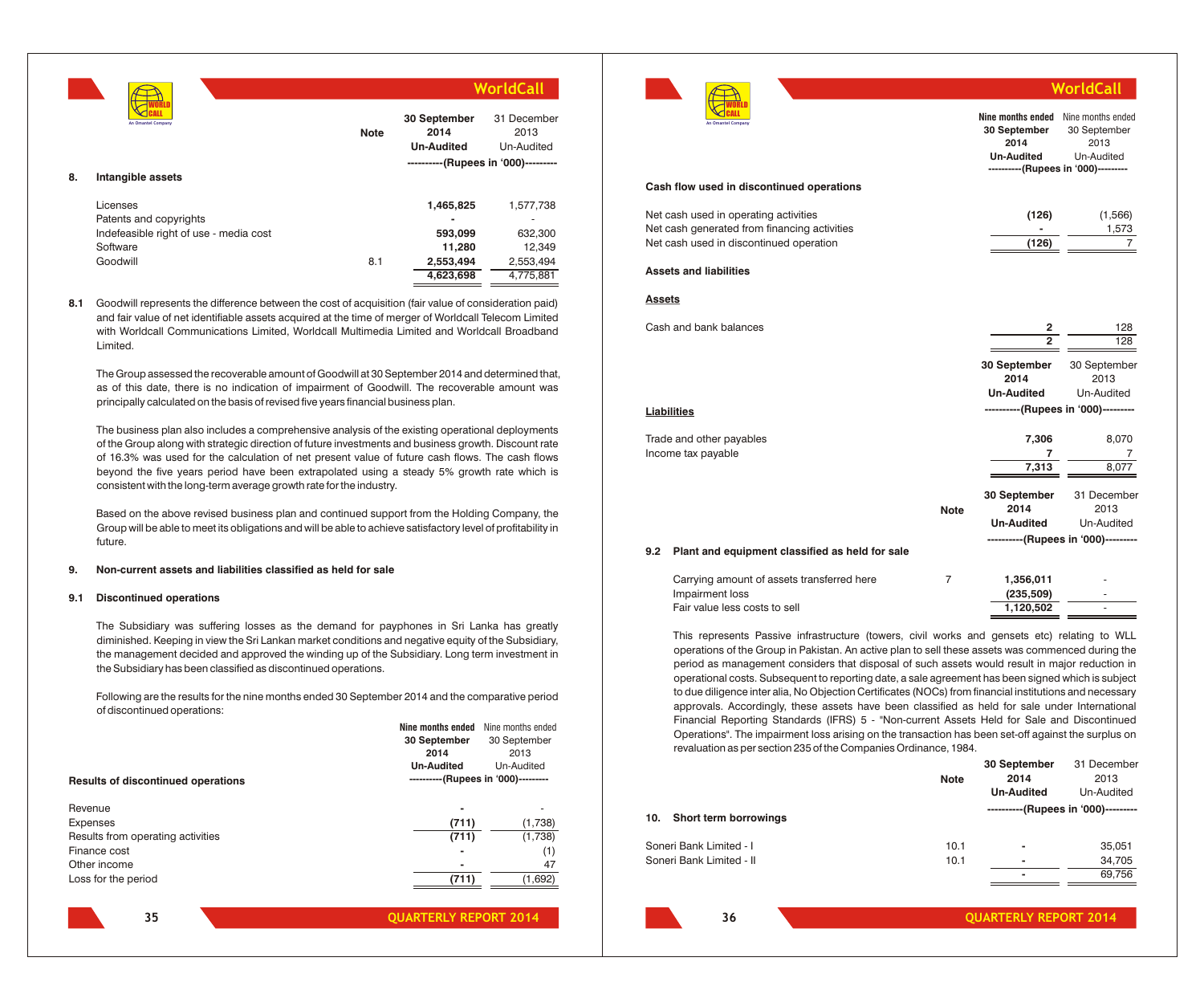

#### **10.1** These have been restructured during the period into a long term loan as referred to in note 12.3.

|     |                                                                                                       | <b>Note</b> | 30 September<br>2014<br><b>Un-Audited</b><br>----------(Rupees in '000)--------- | 31 December<br>2013<br>Un-Audited |
|-----|-------------------------------------------------------------------------------------------------------|-------------|----------------------------------------------------------------------------------|-----------------------------------|
| 11. | Term finance certificates - secured                                                                   |             |                                                                                  |                                   |
|     | Term finance certificates                                                                             |             | 1,643,735                                                                        | 1,643,735                         |
|     | Initial transaction cost                                                                              |             | (53, 994)                                                                        | (53, 994)                         |
|     |                                                                                                       |             | 1,589,741                                                                        | 1,589,741                         |
|     | Amortization of transaction cost                                                                      |             | 53,994                                                                           | 53,994                            |
|     |                                                                                                       |             | 1,643,735                                                                        | 1,643,735                         |
|     | Current maturity                                                                                      |             | (1,095,821)                                                                      | (547, 911)                        |
|     |                                                                                                       |             | 547,914                                                                          | 1,095,824                         |
| 12. | Long term loans                                                                                       |             |                                                                                  |                                   |
|     | Askari Bank Limited                                                                                   | 12.1        | 2,628,685                                                                        | 3,201,197                         |
|     | Summit Bank Limited                                                                                   | 12.2        | 82,007                                                                           |                                   |
|     | Soneri Bank Limited                                                                                   | 12.3        | 19,670                                                                           |                                   |
|     |                                                                                                       |             | 2,730,361                                                                        | 3,201,197                         |
|     | 12.1 Askari Bank Limited                                                                              |             |                                                                                  |                                   |
|     | Receipt                                                                                               |             | 2,943,855                                                                        | 2,943,855                         |
|     | Initial transaction cost                                                                              |             | (129, 365)                                                                       | (129, 365)                        |
|     |                                                                                                       |             | 2,814,490                                                                        | 2,814,490                         |
|     | Amortization of transaction cost                                                                      |             | 36,634                                                                           | 16,762                            |
|     |                                                                                                       |             | 2,851,124                                                                        | 2,831,252                         |
|     | Exchange loss                                                                                         |             | 595,345                                                                          | 685,545                           |
|     |                                                                                                       |             | 3,446,469                                                                        | 3,516,797                         |
|     | Repaid during the year                                                                                |             | (98, 884)                                                                        |                                   |
|     |                                                                                                       |             | 3,347,585                                                                        | 3,516,797                         |
|     | Current maturity (includes one overdue installment<br>of USD 1 million equivalent to Rs 102.7 million |             |                                                                                  |                                   |
|     | (30 September 2013: Nil)                                                                              |             | (718,900)                                                                        | (315,600)                         |
|     |                                                                                                       |             | 2,628,685                                                                        | 3,201,197                         |

This represents foreign currency syndicated loan facility amounting to USD 35 million from Askari Bank Limited Off-Shore Banking Unit, Bahrain with the lead arranger being Askari Bank Limited. During the previous year, this loan was rescheduled whereby the principal was repayable in 16 quarterly instalments ending on 6 March 2018. Profit is payable quarterly and is charged at three months average London Inter Bank Offer Rate (LIBOR) plus 1.75% per annum and monitoring fee at 1.2% per annum.

As of the reporting date, the Group has arranged to refinance it from National Bank of Oman whereby the loan shall be repayable in 16 quarterly installments commencing from the 27th month from the



date of disbursement of the loan. As per the terms of refinancing, profit shall be charged at three months average LIBOR plus 1.75% per annum and monitoring fee at 1.5% per annum, payable quarterly. To secure the facility, an unconditional and irrevocable corporate guarantee of Oman Telecommunications Company SAOG backed by cash cover over its account with National Bank of Oman shall be issued.

**WorldCall**

|                                  | 30 September                        | 31 December |
|----------------------------------|-------------------------------------|-------------|
|                                  | 2014                                | 2013        |
|                                  | <b>Un-Audited</b>                   | Un-Audited  |
| 12.2 Summit Bank Limited         | ----------(Rupees in '000)--------- |             |
| Receipt                          | 250,000                             | ۰           |
| Initial transaction cost         | (1,769)                             | ۰           |
|                                  | 248,231                             |             |
| Amortization of transaction cost | 442                                 |             |
|                                  | 248,673                             |             |
| Current maturity                 | (166, 667)                          | ۰           |
|                                  | 82,007                              | ۰           |

This represents a term finance facility of Rs 250 million. This loan is repayable in 18 equal monthly instalments commencing from 31 October 2014. It is secured through lien over Term Deposit Receipt (TDR) with 10% margin along with initial ranking charge which is to be upgraded to first pari passu hypothecation charge with 25% margin over present and future, current and fixed assets within 60 days. Markup is charged at current TDR rate plus 2.5% and is payable monthly.

|                                        | 30 September<br>2014<br><b>Un-Audited</b> | 31 December<br>2013<br>Un-Audited |
|----------------------------------------|-------------------------------------------|-----------------------------------|
| 12.3 Soneri Bank Limited               | ----------(Rupees in '000)---------       |                                   |
| Transferred from short term borrowings | 66,756                                    |                                   |
| Pepaid during the period               | (11,072)                                  | $\overline{\phantom{a}}$          |
|                                        | 55,684                                    | $\overline{\phantom{a}}$          |
| Current maturity                       | (36,014)                                  |                                   |
|                                        | 19,670                                    |                                   |
|                                        |                                           |                                   |

This facility was previously repayable up to 23 May 2014, however it was rescheduled by the bank in April 2014 and is now repayable in 23 monthly installments ending on 28 February 2016. It carries mark up at one month Karachi Inter Bank Offered Rate (KIBOR) plus 3% per annum and is payable monthly. It is secured through joint pari passu hypothecation agreement over current and movable fixed assets of the Company for Rs 980.33 million with 25% margin.

#### **13. Contingencies and commitments**

#### **Contingencies**

There is no significant change in contingencies from the preceding annual published financial statements for the year ended 31 December 2013 except for the following:

(i) During the current period, a demand of Rs 1,059.595 million (including default surcharge of Rs 325.849 million) was raised against the Group under section 161/205 of the Income Tax Ordinance, 2001 ('Ordinance') for the period relevant to Tax Year 2012 alleging non-compliance with various applicable withholding provisions contained in the Ordinance. The managment assailed the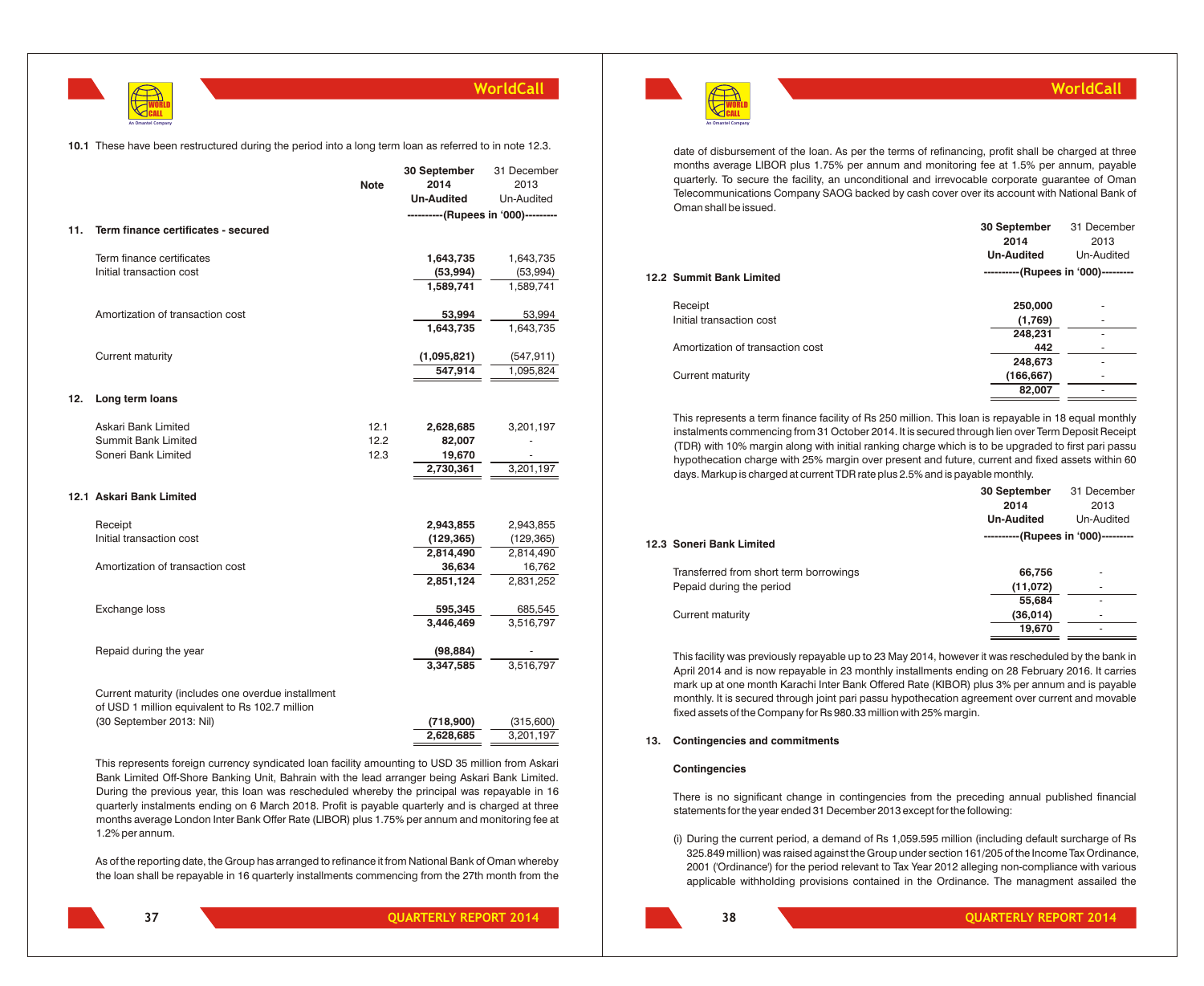

subject order in usual appellate course before Commissioner Inland Revenue (Appeals) ['CIR(A)'], during the pendency whereof an aggregate recovery of Rs 50.07 million was made by the department. Group's appeal was disposed by CIR(A) through appellate order dated 16 May 2014, and while major issue forming basis of demand was principally decided in department's favour, for reappraisal of certain facts, the assessment order was remanded back for adjudication afresh. Managment has preferred further appeal against CIR(A)'s order and since, it considers that Group's position is based on meritorious grounds, both legal and factual, no provision has been made in this interim financial information.

(ii)Outstanding guarantees amounting to Rs 1,088 million (31 December 2013: Rs 1,120 million).

|     |                                                                                                                                                        | 30 September                        | 31 December                         |
|-----|--------------------------------------------------------------------------------------------------------------------------------------------------------|-------------------------------------|-------------------------------------|
|     |                                                                                                                                                        | 2014                                | 2013                                |
|     |                                                                                                                                                        | <b>Un-Audited</b>                   | Un-Audited                          |
|     |                                                                                                                                                        |                                     | ----------(Rupees in '000)--------- |
|     | <b>Commitments</b>                                                                                                                                     |                                     |                                     |
|     |                                                                                                                                                        |                                     |                                     |
|     | Commitments in respect of capital expenditure                                                                                                          | 1,870,157                           | 2,346,433                           |
|     |                                                                                                                                                        |                                     |                                     |
|     | Outstanding letters of credit                                                                                                                          | 16,640                              | 56,203                              |
|     |                                                                                                                                                        |                                     |                                     |
| 14. | Includes exchange gain of Rs 187.696 million (30 September 2013: Nil). Exchange loss for the<br>corresponding period was included in 'Other expenses'. |                                     |                                     |
|     |                                                                                                                                                        | Nine months ended Nine months ended |                                     |
|     |                                                                                                                                                        | 30 September                        | 30 September                        |
|     |                                                                                                                                                        | 2014                                | 2013                                |
|     |                                                                                                                                                        | <b>Un-Audited</b>                   | Un-Audited                          |
|     |                                                                                                                                                        |                                     | ----------(Rupees in '000)--------- |
| 15. | Cash (used in)/generated from operations                                                                                                               |                                     |                                     |
|     | Loss before taxation                                                                                                                                   | (1,785,621)                         | (2,274,036)                         |
|     | Adjustment for non-cash charges and other items:                                                                                                       |                                     |                                     |
|     | - Depreciation                                                                                                                                         | 964,091                             | 941,329                             |
|     | - Amortization of intangible assets                                                                                                                    | 147,704                             | 145,024                             |
|     | - Amortization of transaction cost                                                                                                                     | 20,314                              | 8,224                               |
|     | - Discounting charges                                                                                                                                  | 74,376                              | 32,376                              |
|     | - Amortization of receivables                                                                                                                          | (6,805)                             | (7, 270)                            |
|     | - Provision for doubtful receivables                                                                                                                   | 42,301                              | 419,706                             |
|     | - Provision for stores and spares                                                                                                                      |                                     | 17,821                              |
|     | - Reversal of provision for stores and spares                                                                                                          | (9,368)                             | ÷,                                  |
|     | - Impairment loss on available for sale financial assets                                                                                               |                                     | 13,202                              |
|     | - Exchange (gain)/loss on foreign currency loan                                                                                                        | (90, 200)                           | 289,800                             |
|     | - Gain on sale of property, plant and equipment                                                                                                        | (4,068)                             | (3,899)                             |
|     | - Exchange translation difference                                                                                                                      | 1,827                               | (2,539)                             |
|     | - Retirement benefits                                                                                                                                  | 48,195                              | 43,885                              |
|     | - Advance written-off                                                                                                                                  | 683                                 |                                     |
|     | - Finance cost                                                                                                                                         | 467,393                             | 426,924                             |
|     | (Loss)/profit before working capital changes                                                                                                           | (129, 178)                          | 50,547                              |
|     |                                                                                                                                                        |                                     |                                     |



## **WorldCall**

**(250,179)** 1,080,470

| --<br>An Omantel Company                            | Nine months ended<br>30 September<br>2014<br><b>Un-Audited</b> | Nine months ended<br>30 September<br>2013<br>Un-Audited |
|-----------------------------------------------------|----------------------------------------------------------------|---------------------------------------------------------|
| Effect on cash flow due to working capital changes: |                                                                | ----------(Rupees in '000)----------                    |
| (Increase)/decrease in the current assets:          |                                                                |                                                         |
| Stores and spares                                   | (69, 175)                                                      | 19,978                                                  |
| Stock in trade                                      | (28, 405)                                                      | (28, 934)                                               |
| Trade debts                                         | (5,239)                                                        | 291,697                                                 |
| Loans and advances                                  | 266,292                                                        | 297,578                                                 |
| Deposits and prepayments                            | (250, 134)                                                     | (50,080)                                                |
| Other receivables                                   | (22, 888)                                                      | 1,621                                                   |
| (Decrease)/increase in current liabilities:         |                                                                |                                                         |
| Trade and other payables                            | (11, 452)                                                      | 498,063                                                 |
|                                                     | (121,001)                                                      | 1,029,923                                               |

#### **16. Related party transactions**

The related parties comprise of members, the Subsidiary, local associated companies, related group companies, directors of the Group, companies where directors also hold directorship and key management personnel. Significant transactions with related parties are as follows:

|                                                               |                                                                                                                                         | Nine months<br>ended<br>30 September<br>2014<br><b>Un-Audited</b><br>--------------(Rupees in '000)--------------- | Nine months<br>ended<br>30 September<br>2013<br>Un-Audited |
|---------------------------------------------------------------|-----------------------------------------------------------------------------------------------------------------------------------------|--------------------------------------------------------------------------------------------------------------------|------------------------------------------------------------|
| <b>Relationship with the Group</b>                            | <b>Nature of transactions</b>                                                                                                           |                                                                                                                    |                                                            |
| Parent Company                                                | Purchase of goods and services<br>Sale of goods and services<br>Dividend on preference shares<br>Management fee on<br>preference shares | 89,339<br>92,152                                                                                                   | 16<br>6<br>22,124<br>18,431                                |
| Other related parties                                         | Purchase of goods and services                                                                                                          | 63,874                                                                                                             | 66,862                                                     |
| Key management personnel                                      | Salaries and other employee<br>benefits                                                                                                 | 238,562                                                                                                            | 228,706                                                    |
|                                                               |                                                                                                                                         | 30 September<br>2014<br><b>Un-Audited</b><br>----------(Rupees in '000)---------                                   | 31 December<br>2013<br>Un-Audited                          |
| Period/year end balances                                      |                                                                                                                                         |                                                                                                                    |                                                            |
| Receivable from related parties<br>Payable to related parties |                                                                                                                                         | 16,305<br>2,546,329                                                                                                | 18,661<br>2,454,484                                        |